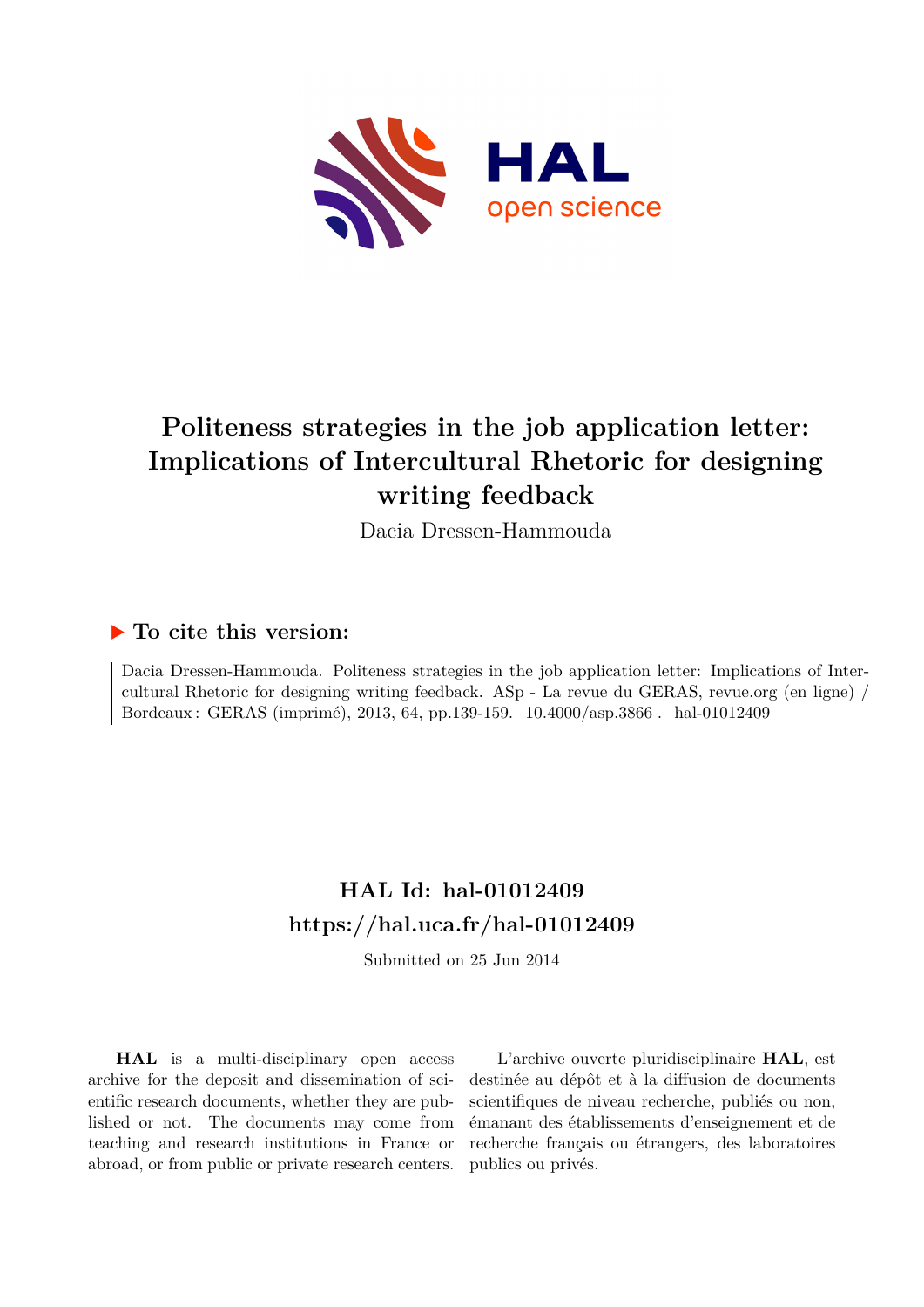*D. Dressen‐Hammouda / ASp* 64 (novembre 2013 139‐159)

# **Politeness strategies in the job application letter: Implications of Intercultural Rhetoric for designing writing feedback**

# **Dacia Dressen‐Hammouda**

*Université Blaise Pascal, Clermont‐Ferrand*

#### **KEY WORDS**

American English, French student writer, Intercultural Rhetoric, job application letter, move analysis, politeness, writing feedback.

#### **ABSTRACT**

*This paper makes the case that writing feedback on grammar error alone is ineffective. Designing more effective writing feedback requires drawing on a broader understanding of the writer's cultural context and present situation. The current study explores this context by using an Intercultural Rhetoric approach to examine job application letters written in English by a group of French‐ speaking undergraduates. A mixed research design was used to investigate the effectiveness of the politeness strategies used in their letters: a move‐based lexico‐ grammatical analysis was combined with qualitative methods (group discussion, survey) to describe the devices students used to express politeness in the acts of requesting and thanking in job application letter endings, and to evaluate whether or not the strategies they chose were indeed 'polite'. Results underscore the fact that teaching politeness devices or grammar alone is far from sufficient to help NNE students improve their effectiveness in writing; writing feedback must be multimodal (oral, written, visual, behavioral). This study contributes to research on writing feedback using Intercultural Rhetoric research.* 

#### **MOTS CLES**

Anglais américain, commentaire d'enseignant, lettre de motivation, move analysis, politesse, rédacteur de langue française, Rhétorique Interculturelle.

#### **RESUME**

*Cet article part du constat que les commentaires d'enseignant qui portent uniquement sur l'erreur grammaticale semblent inefficaces pour aider les étudiants non anglophones à progresser à l'écrit en anglais. Une conception plus pédagogique des commentaires nécessite une meilleure prise en compte du contexte culturel et de la situation du rédacteur. S'inscrivant dans le cadre de la Rhétorique Interculturelle, la présente étude examine les lettres de motivation écrites en anglais par un groupe d'étudiants de langue française. L'efficacité des stratégies de politesse utilisées dans leurs lettres est évaluée sur deux plans : une analyse lexico‐ grammaticale des «* moves *», mais aussi des analyses qualitatives afin de décrire les dispositifs utilisés pour exprimer la politesse. Il ressort qu'enseigner des formules de politesse par la grammaire seule ne constitue pas une aide suffisante pour permettre aux étudiants d'améliorer leur efficacité à l'écrit en anglais. Les commentaires d'enseignant, pour être efficaces, doivent être multimodaux (oral, écrit, visuel et comportemental).*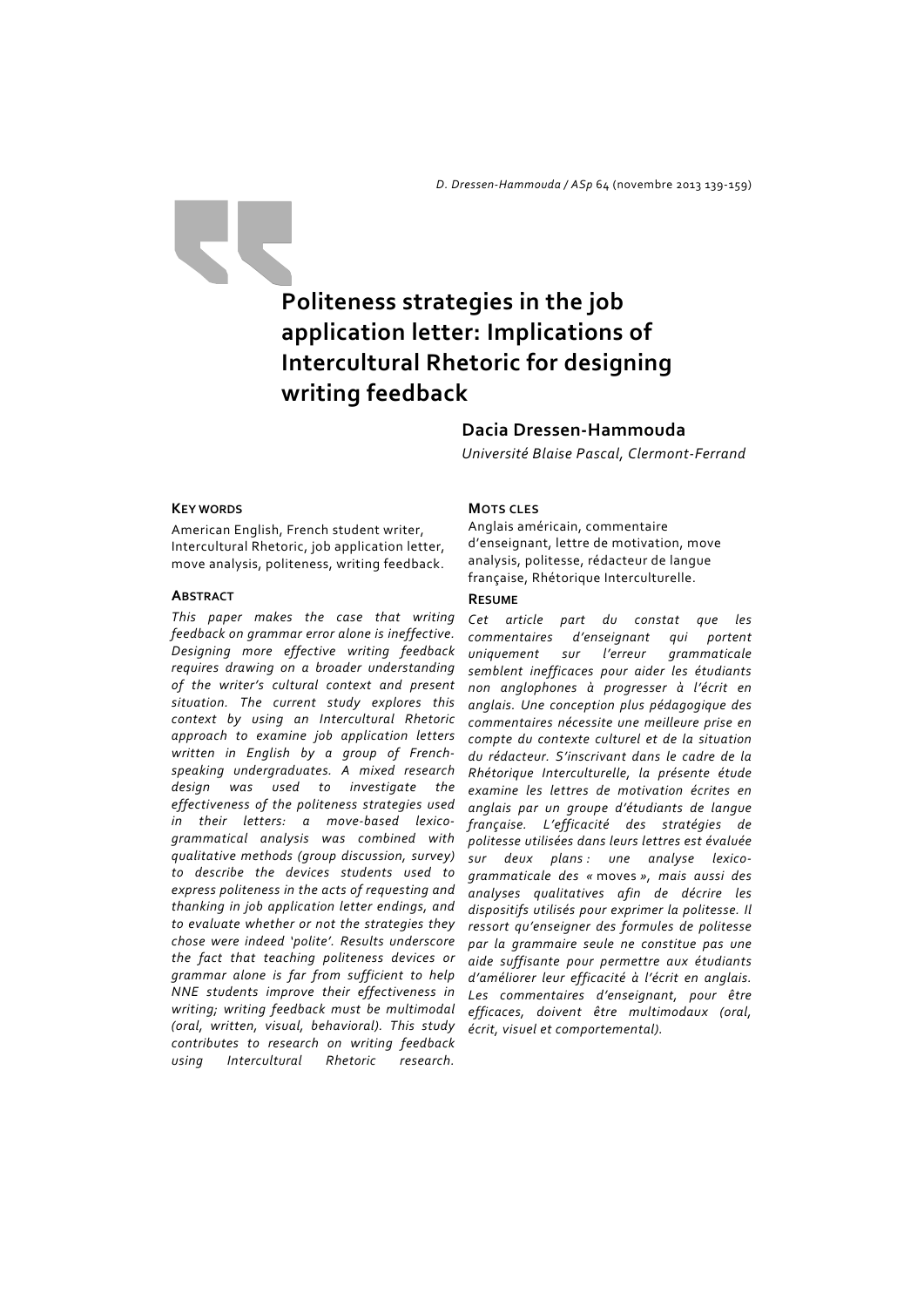#### **1. Introduction**

To improve non‐native English (NNE) student writing in the ESP classroom, many second-language (L2) writing pedagogies today rely on written teacher feedback. However, considerable debate persists over the effectiveness of feedback in inducing progress in NNE student writing, especially if that feedback is grammar‐based. Despite decades of research, positions are polarized, with some researchers (Bitchner & Knock 2009; Truscott 2007, 2010; Truscott & Hsu 2008) arguing that grammar error correction has little or no long‐term effect on NNE writing accuracy, while others (Chandler 2003; Ferris 2004; Ferris *et al.* 2013) argue to the contrary.

One reason why writing feedback research may have produced such conflicting results is that it has often focused narrowly on a single aspect of NNE writing: grammar error. It can be argued, however, that focusing solely on grammatical error as a measure of writing progress is an unreliable indicator of improvement. Indeed, earlier Second Language Acquisition research has suggested that NNE learners in the process of acquiring new linguistic forms may perform them accurately on one occasion but may fail to do so on similar, later occasions (see Ferris 2004 for discussion). In addition, NNE writers must master a whole range of competencies, which includes grammar but also knowledge about the features of register, rhetoric, situation, subject‐matter, genre, culture and identity.

In this regard, what helps or hinders the improvement of NNE writing is something quite subtle and long-term, tied up with issues of genre and rhetorical knowledge, process, prior experience, mentoring and participation, identity, shifting roles in genre networks, and access to resources (Tardy 2009). In this context, NNE writers' 'language errors' are an interesting indication of a far more complex process at work.

Not only is the NNE writer's situation irreducible to surface language errors, but the feedback teachers give in return is never wholly objective. Instead, as an increasing number of writing researchers have shown, writing feedback must be understood as constructed within "particular cultural, institutional, and interpersonal contexts, between people enacting and negotiating particular social identities and relationships" (Hyland & Hyland 2006: 10). Indeed, a wide range of studies have shown that NNE writing is often evaluated against the standards of the teacher's own culture (Davies *et al*. 2003; Hyland & Anan 2006; Ivanič & Camps 2001; Ramanathan & Atkinson 1999; Rubin & Williams‐James 1997; Zhao & Llosa 2008). The ensuing comparison feeds into a 'discourse of deficit' model implicitly associated with NNE writing which, when left unchallenged, assumes that the distinctive, nonstandard language patterns of NNE writing are simply 'mistakes' which need fixing. However, truly effective feedback needs to go beyond identification of error to uncovering why NNE writers are making such 'errors' in the first place. Okamura and Shaw (2000), for example, have underscored the observation that while NNE writers do perceive the rhetorical demands of situation, they are less likely to use expected language to respond to those demands. Effective writing feedback must also

2|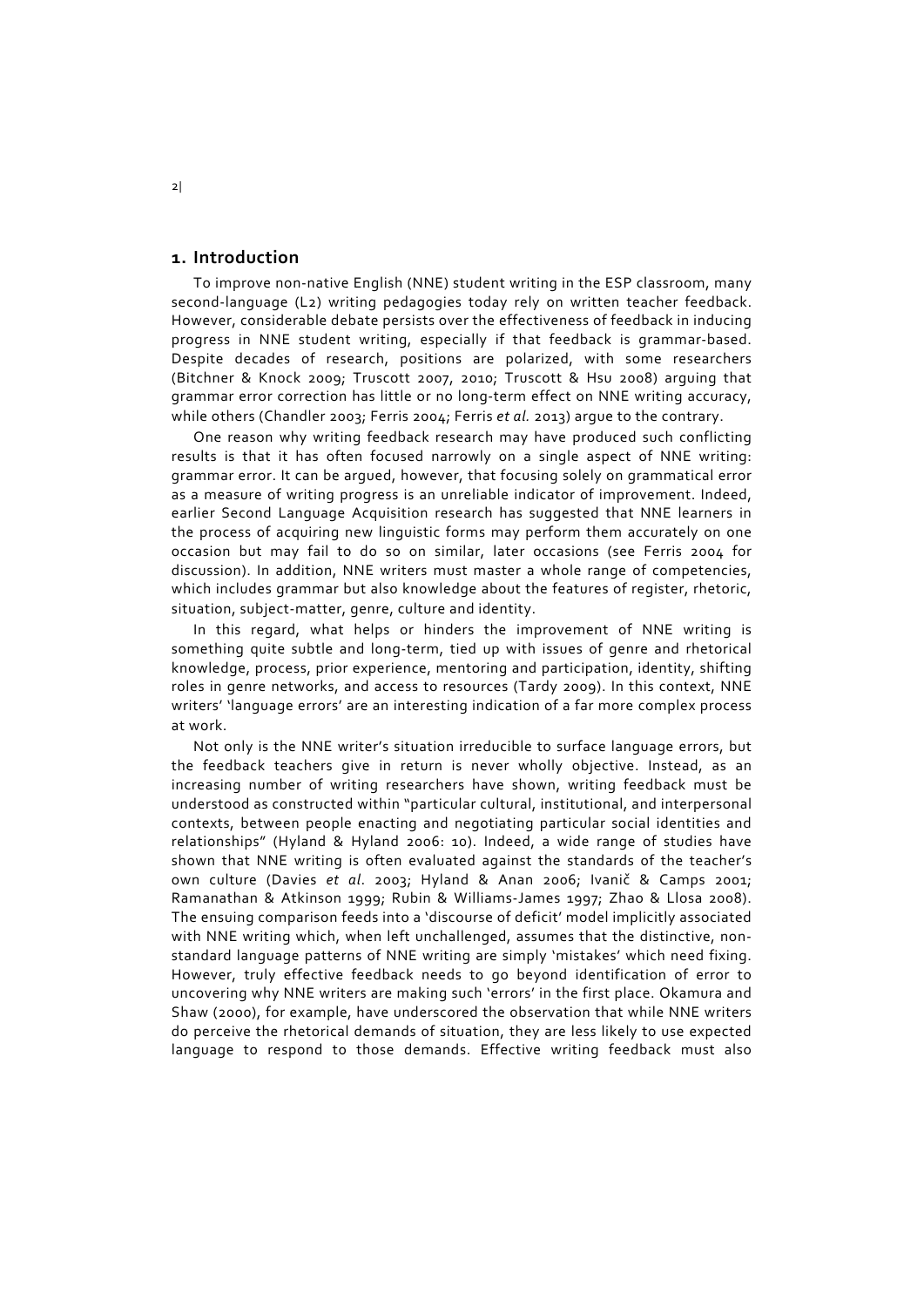consider reasons why NNE writing may not be meeting L2 writing instructors' expectations.

For some time, of course, the role a writer's first language culture plays in shaping their second language writing has been considered a central aspect of L<sub>2</sub> writing pedagogy and research. Starting with Kaplan's (1966) seminal work on "writing cultures" and cultural thought patterns, such research has led to the development of the fields of Contrastive Rhetoric (Connor 1996) and Intercultural Rhetoric (Connor 2004, 2011, Belcher & Nelson, 2013). More recently, Connor (2011) explains how the term 'intercultural' has come to replace the term 'contrastive'. She considers 'intercultural' as more appropriate to investigating NNE rhetoric and writing today because it better captures a state of being "within, in the midst of, [in a] mutual [space] of reciprocal intermingling" (2011: 1) than 'contra‐', which acts "in opposition to something, with no middle ground" (2011: 2). The concept of 'intercultural' in Intercultural Rhetoric highlights

the importance of considering language and writing as social actions within particular contexts as well as the crucial move of understanding intercultural communication as an act of interaction and accommodation between native speakers and non‐native speakers – *not one of assimilation by non‐native speakers of English.* (Connor 2011: 7, emphasis added)

Intercultural Rhetoric (IR) thus provides a valuable framework for designing more effective writing feedback because it strongly implies that mere language correction and emphasis on teaching English‐language norms are insufficient to improve effectiveness in NNE writing. A word of caution at this point is in order, however: clearly, an IR approach does not argue for eliminating the teaching of cultural and linguistic norms, which by all accounts would be irresponsible (Connor 2011; Swales 2004, Hyland 2008). It does, however, invite a much greater sensitivity to the multiple contexts at play in the language classroom, recognizing the inherent 'interdiscursivity' of social practice (Bhatia 2008). It opens the door  $-$  a bit more widely, perhaps  $-$  to accounting for the fact that successfully learning and using native English speakers' linguistic and rhetorical norms poses complex challenges to NNE writers, and teaching them must be resituated and framed within NNE writers' own needs and socio‐cultural situations and institutions.

The purpose of the current study is to describe how combined quantitative and qualitative results from IR analysis may be used to design more effective writing feedback. It applies genre‐based move analysis and a lexico‐grammatical text analysis to a "local learner corpus" (Seidlhofer 2002) of 69 job application letters written by native French‐speaking students in an undergraduate ESP course. The use of learner corpora in SLA and writing research is a growing area (Granger, Hung & Petch-Tyson 2002; Connor & Upton 2004), instigating applied corpus linguists to work from the viewpoint of actual teachers and learners. This study's learner corpus was constituted to examine the students' use of politeness strategies, whose relative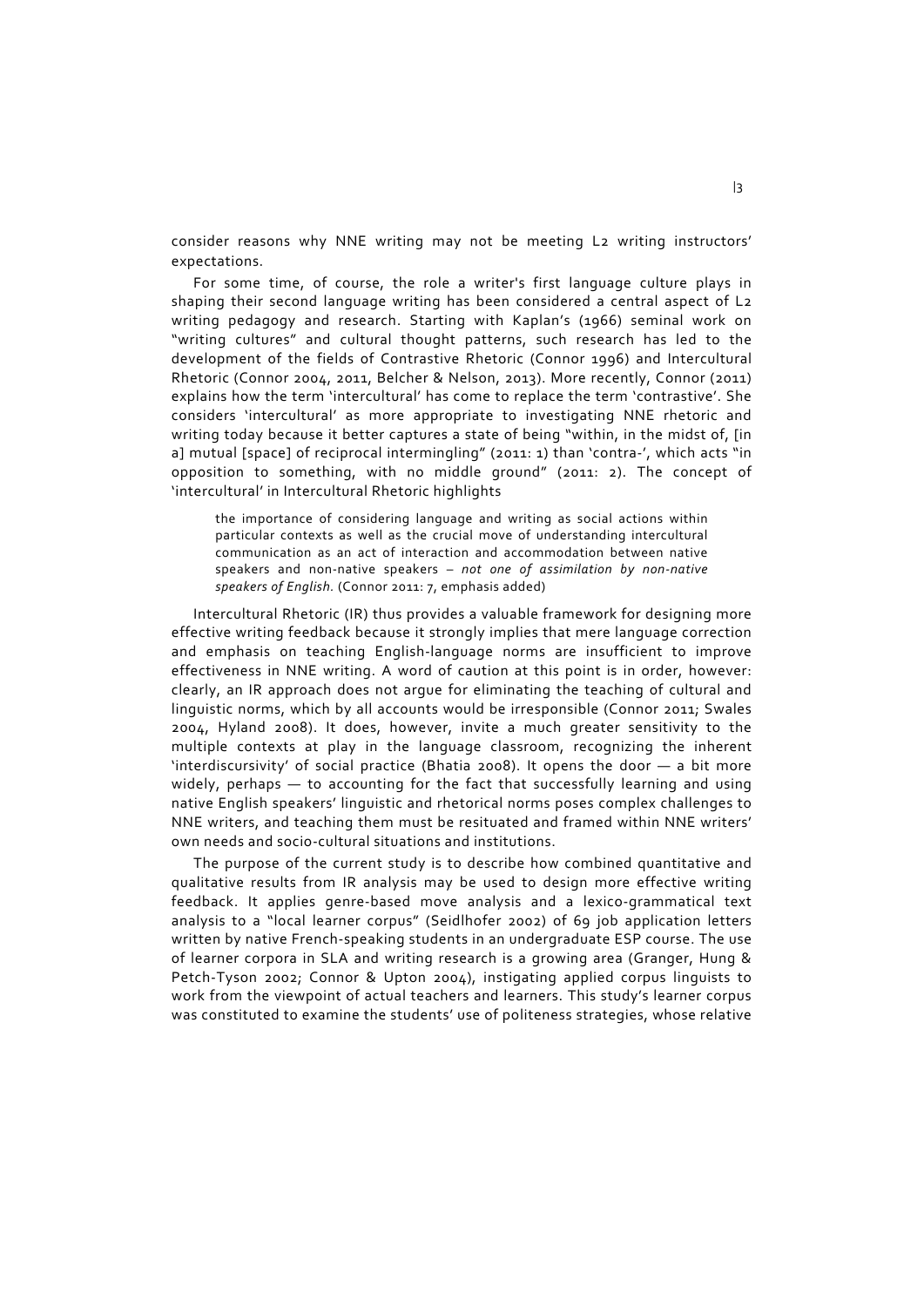success or failure was further evaluated by eight native-English speakers.<sup>1</sup> To better understand why students chose to express these strategies in the way they did, the study also qualitatively describes the student writers' viewpoint on politeness expectations, following Flowerdew's (2010) suggestions for carrying out 'present situation analysis' of student needs. It thus resituates the corpus features within the rhetorical and cultural context of the students' L1 politeness norms. The next section discusses general aspects of politeness, and establishes the background for the analysis by briefly comparing politeness strategies in French and English job application letters. After discussing the methodology and results, it concludes with a discussion of how IR analysis might be used to improve the design and effectiveness of writing feedback.

## **2. Politeness strategies**

Lakoff's (1973) classic paper describes the socio‐cultural function of politeness as helping people to alleviate and avoid the risks associated with interaction conflict. Like Brown and Levinson (1987), Lakoff views politeness as smoothing over the rough edges of social interaction, which creates potential risks for interactants: of being constrained, embarrassed, humiliated, or threatened. Politeness makes the interaction less abrasive and hurtful as a result of using indirectness, softeners, or mitigators.

Brown and Levinson's (1987) politeness model formalizes the universal role politeness plays for this purpose. Their model proposes that individuals have two 'faces' which are inevitably threatened when people interact. One's *positive face* reflects the need to be accepted and to belong, and attempts to highlight the shared goals and expectations held in common with the addressee. One's *negative face* reflects the desire to act without being hindered by others, and indicates that one does not intend to impede the addressee's freedom of action. What makes this balance particularly challenging for NNE writers is that the nuances of the linguistic devices that organize 'face' can vary significantly from culture to culture.

Using Brown and Levinson's politeness model, a number of ESP studies have explored how NNE writers manage politeness strategies in various genres, such as the job application letter. Maier (1992), for example, has compared job application letters written by native and non-native (i.e., Japanese) English speakers. She examined their use of Brown and Levinson's (1987) positive (showing interest, offering a contribution or benefit, being optimistic) and negative politeness strategies (apologizing, going on record as incurring a debt, being pessimistic, being indirect, giving deference). She found that native speakers used more deferential and negative politeness strategies than non-native speakers, lessening the imposition of their requests with a greater use of modals and indirectness. In

֦

 $^{\rm 1}$  This paper focuses specifically on American English. While the discussion tends to treat American English and French as monocultural entities, this shortcoming is necessary in order to focus more closely on student writing behavior in the classroom. Such small-scale research efforts should be considered first steps in building larger segments of wider data.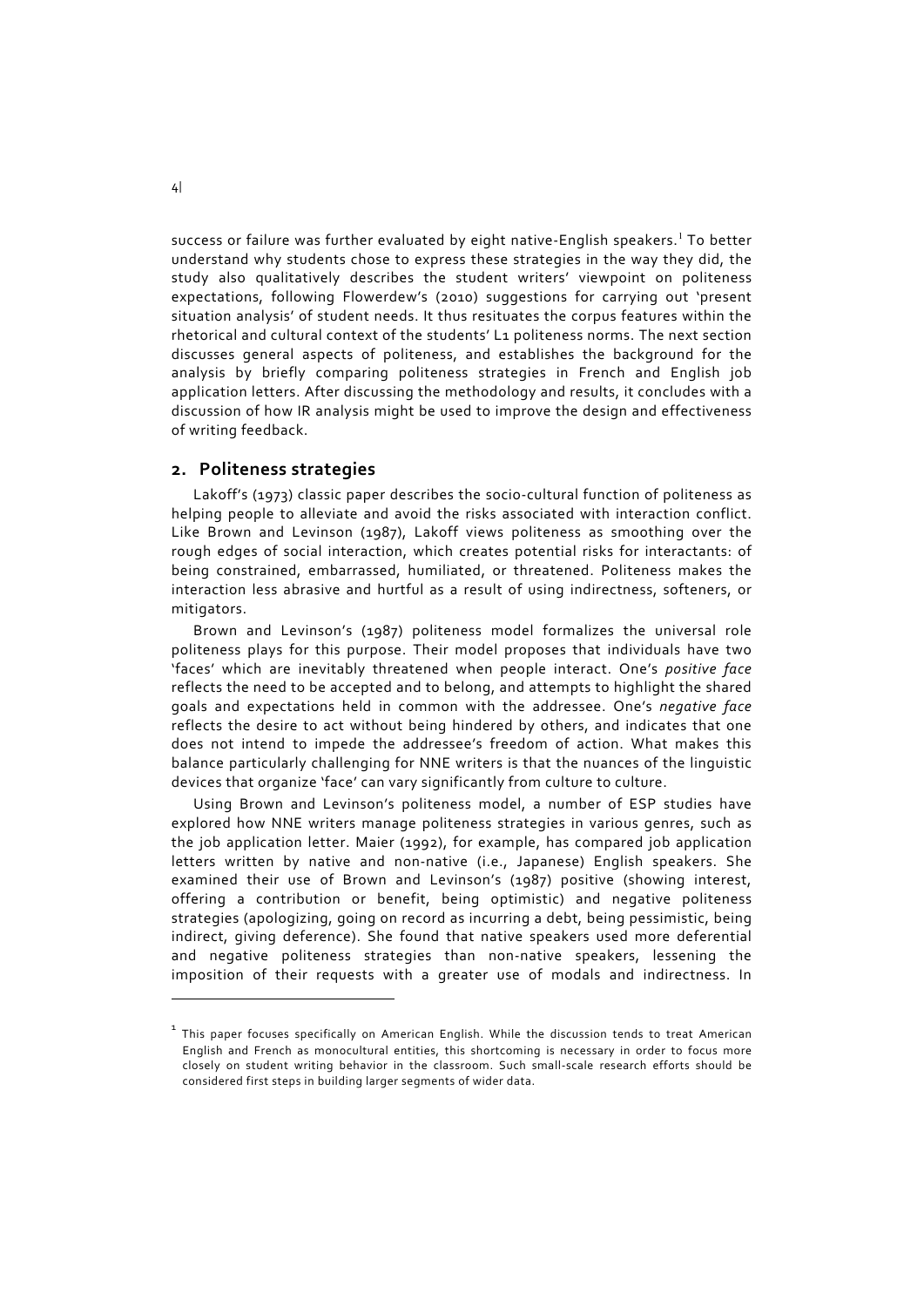contrast, non-native writers used "potentially risky positive politeness strategies" (Maier 1992: 203) and wrote using an informal and direct language that could be perceived as rude and even disrespectful.

Upton and Connor (2001) built on Maier (1992) by examining a learner corpus of job application letters written by non-native speakers of English (Finns and Belgians) and native speakers (Americans). They analyzed the lexico-grammatical patterns of politeness strategies from two genre moves associated with the job application letter: 'requesting an interview' (Move 4), and 'giving thanks for consideration' (Move  $5$ ; see Table 1). They found that in these two moves, American writers used many formulaic expressions for communicating both positive and negative politeness, whereas the Belgian writers' (Flemish‐speaking; U. Connor, *personal communication*) style was more heterogeneous and personal, with Finnish writers falling somewhere in between.

# Table 1. Genre moves of the 'Learner application letter' (from Upton & Connor 2001: 318)

- 1. Identify the source of information (Explain how and where you learned of the position).
- 2. Apply for the position (State desire for consideration).
- 3. Provide argument, including supporting information, for the job application.
	- a) Implicit argument based on neutral evidence or information about background and experience.
	- b) Argument based on what would be good for the hiring company ('My intercultural training will be an asset to your international negotiations team').
	- c) Argument based on what would be good for the applicant ('This job will give me the opportunity to test my intercultural training').
- 4. Indicate desire for an interview or a desire for further contact, or specify means of further communication/how to be contacted.
- 5. Express politeness (pleasantries) or appreciation at the end of the letter.
- 6. Offer to provide more information.
- 7. Reference attached résumé.

Given that the non‐native participants of both studies were enrolled in advanced courses of English for international business, one could assume that their linguistic capacities did not hinder their ability to adequately express the appropriate message required for writing job application letters. Rather, what appears to be the issue is the writers' lack of knowledge about cultural appropriateness, which caused them to produce less formal and more direct letters in this particular writing context.

Building on these earlier works, the current study describes the politeness strategies used by native French‐speaking (NF) undergraduate writers for requesting and thanking in the job application letter in English. It expands on both Maier (1992) and Upton and Connor (2001) by proposing a more culturally-situated explanation for the particular politeness violations NF writers make in this writing situation. Such a focus is important because it may better reveal why NNE writers' strategies diverge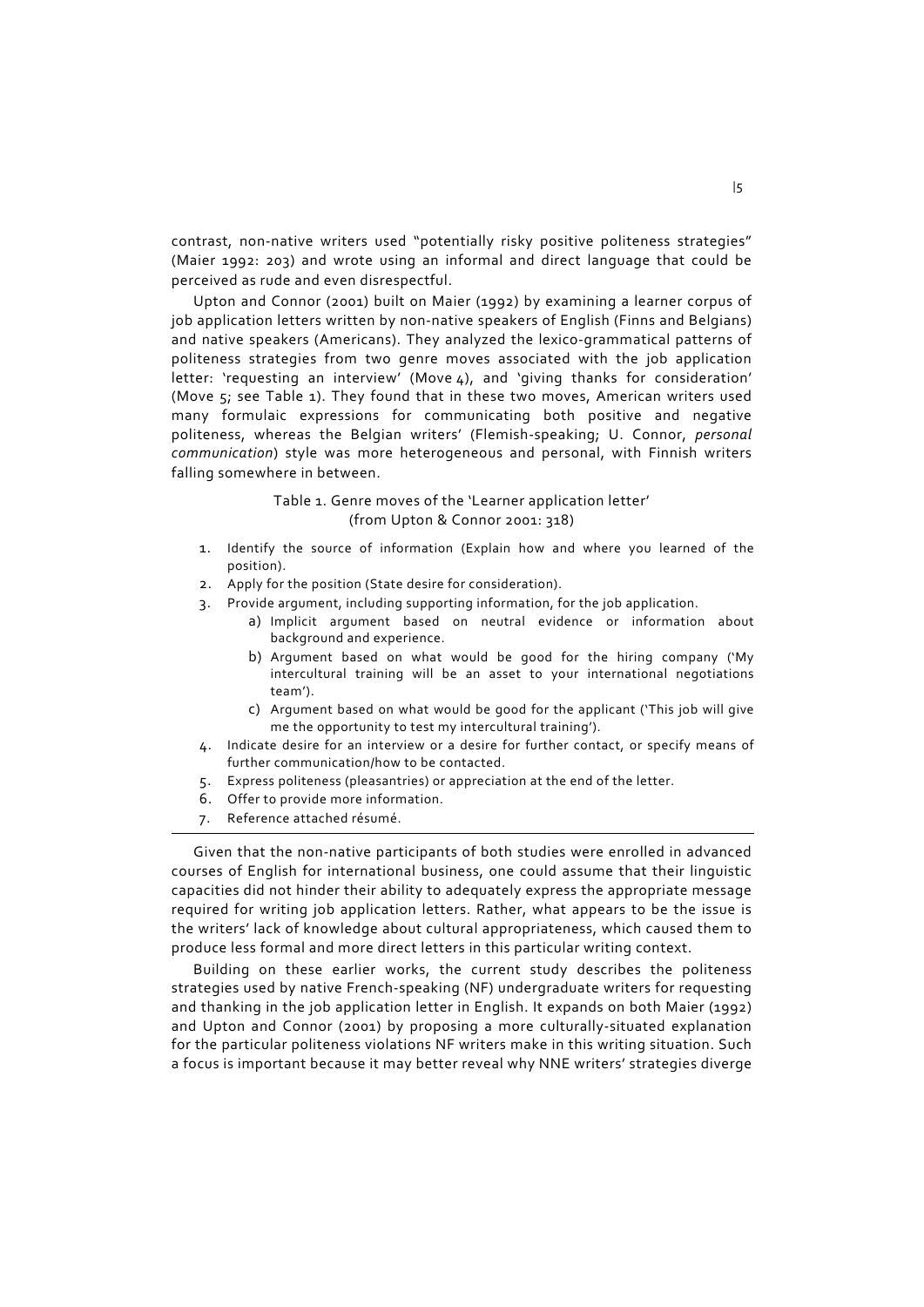from expected norms, allowing for more sensitive writing feedback that goes beyond treating divergence as 'deficit'. While Upton and Connor (2001) did not explain why they chose to focus only on Move 4 ('requesting an interview') and Move 5 ('giving thanks for consideration'), in fact a focus on the acts of requesting and thanking is important for the NF writers in this study because, as both the quantitative and qualitative analyses show, these acts posed particular problems for the study participants.

#### **2.1. Intercultural differences in politeness strategies**

The reasons why such moves pose problems for NF writers might be explained, at least in part, by Kerbrat‐Orecchioni's (2011) arguments for expanding on Brown and Levinson's politeness model. Based on her diachronic research on politeness strategies in French, Kerbrat‐Orecchioni has argued that viewing politeness solely as deflecting 'face‐*threatening* acts' is misleading, because politeness is about more than just repairing threats. It also includes 'anti-threats': people work to save face and enhance it. Accordingly, she proposes 'face-flattering acts' (or FFAs, also 'faceenhancing' or 'face-giving') as a counterpoint to face-threatening acts (FTAs). Whereas FTAs are softened (through indirectness and reductors), FFAs are reinforced (thanks a lot/very much/a million) but never diminished (thanks a little). Kerbrat‐Orecchioni's diachronic model highlights the enduring nature of such politeness structures, noting that "the profound logic that politeness obeys [in French] is the same in all eras" (Kerbrat‐Orecchioni 2011: 133). Earlier constrastive studies, such as Maier (1992), did not make such a distinction, thereby missing an opportunity to better understand the strategic choices NNE writers might make in the job application letter.

Even so, FFAs are historically significant. Held (1999), for example, has examined the large number of lexico‐grammatical politeness markers historically associated with the acts of requesting and thanking. Requesting, for example, requires the speaker to carry out an act which can directly threaten the hearer's territory or face. Requests are therefore inherently impolite and potentially face-threatening, and speakers must counter them by drawing on a number of strategies. In contrast, thanking is an inherently polite speech act. It seeks to restore the balance between speaker and hearer after the exchange of some 'gift'. For Held, both pose particular problems to the speaker's self-presentation because the situations which create them do not just 'go away' automatically and thus require the speaker to pro‐actively re-balance the socio-relational space between speaker and addressee.

To restore this balance, Held focuses specifically on the role played by "gestures of submission", which she situates within the historical context of French, Italian, German and English. For Held, a gesture of submission is "any type of selfwithdrawal, self-denigration and personal submission in favour of the interactional partner, which a polite individual is constrained to perform for social‐ethical reasons" (1999: 21). Gestures of submission are essentially *face-flattering* (Kerbrat-Orecchioni 2011), a negative politeness strategy which emerged within the rigidly hierarchical social relationships born of the feudal system of the Middle Ages, whereby the less powerful paid homage to the more powerful. Over time, increasing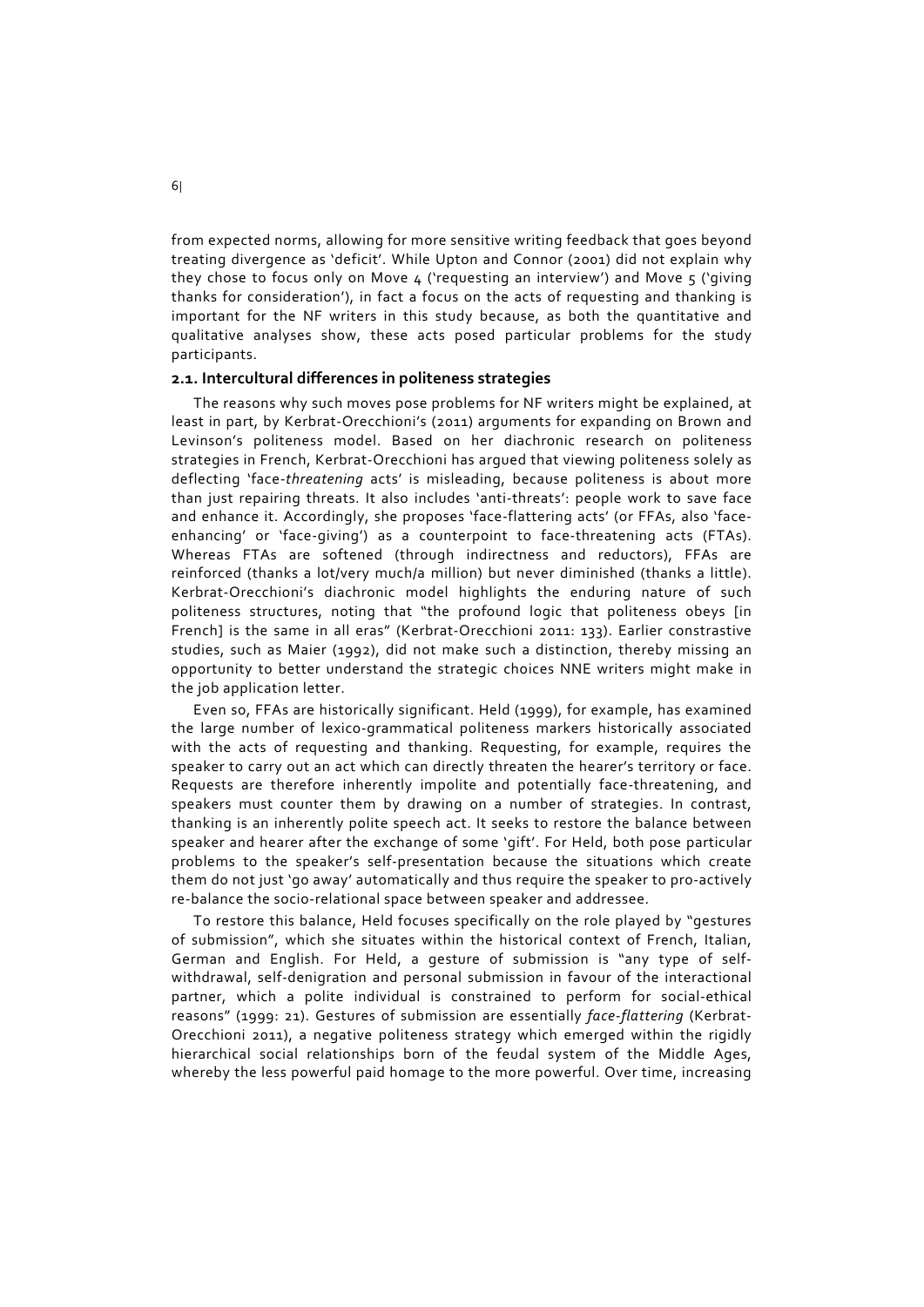democratization caused the act of "paying respect to rank" (1999: 23) to shift more toward a focus on one's personal value than on one's social status. For Held, gestures of submission "are a type of higher, civilised behaviour. [...]. [They create] a reciprocal obligation to exchange mutual face wants so that the assignment of power and claims to power can be carried out on a mutual basis" (Held 1999: 24).

Based on her examination of historical French, Italian, and English, she suggests a typology of gestures of submission in the acts of thanking and requesting. The devices identified for thanking include, for example, giving evidence of dependency, confusion and embarrassment, of being unable to reciprocate, and of regret for the cost and inconvenience incurred by the giver. For requesting, she has identified devices of indeterminacy, quantitative and durative restrictions, diminutive processes, epistemological hedges, moralizing and admitting one's intrusion.

Interestingly for the purposes of the current study, Held identifies letters as a key genre in which gestures of submission still work to mitigate interactional conflict because letters, as a written medium, tend to conservatively retain certain "respect rituals" better than oral discourse. As she notes, "The beginnings and ends of letters... are still negotiated - in accordance with the conventions of the culture concerned – with an inventory of fixed [gestures of submission]" (1999: 26). Speakers rely on this inventory to reify their apparent subordination to a socially superior addressee, thereby engaging in polite 'face-flattery' (Kerbrat-Orecchioni 2011). Held's principal argument is that gestures of submission still play a central role in letter writing, allowing writers to repair the more difficult relational problems engendered by requesting and thanking by maintaining 'social respect' for the addressee's negative face.

#### **2.2. Politeness strategies in French and English application letters**

Ritualized gestures of submission appear to still play an important role in French business letter writing. In contrast, the use of gestures of submission in different varieties of English business letters appears to have diminished considerably. To illustrate this point, Table 2 shows a very summary comparison of six job application letters (3 in French, 3 in American English), focusing on Upton and Connor's (2001) Move  $\mu$  ('requesting an interview') and Move  $\varsigma$  ('giving thanks for consideration'). The French job application letters are accessible to job seekers via the French government's centralized unemployment agency ('*Pôle emploi*'), whereas the American English job application letters are taken from do‐it‐yourself job preparation websites found on the Internet.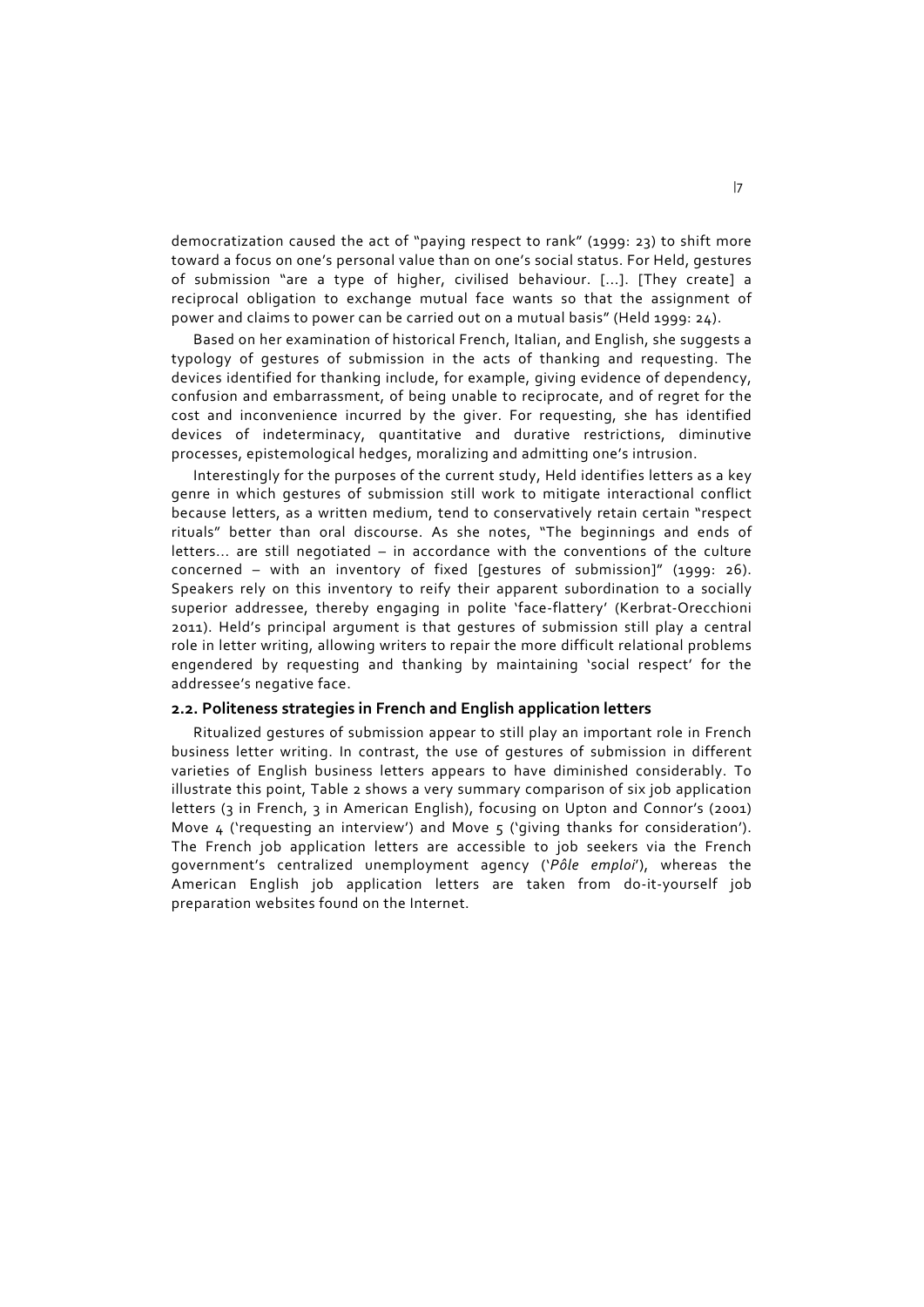#### Table 2. Examples of requesting and thanking in French and American English job application letters

- 1. Espérant que ma candidature retienne votre attention je me tiens à votre entière disposition afin de vous démontrer mes motivations et mes perspectives d'avenir au cours d'un entretien. Dans l'attente d'une réponse de votre part, veuillez, agréer, Monsieur, l'expression de mes salutations distinguées.
- 2. Dans l'attente d'une réponse de votre part, je me tiens à votre entière disposition pour de plus amples informations et vous prie de croire, Monsieur, en l'expression de toute ma considération.
- 3. Je vous remercie de l'attention que vous voudrez bien porter à l'examen de mon dossier et reste à votre entière disposition pour toute information complémentaire ou rendez‐vous qu'il vous conviendra de me proposer. Dans l'attente de ce contact, veuillez agréer, Monsieur, l'expression de mes salutations distinguées.
- 1. With the combination of the academic and professional experiences, I am looking forward to discussing the opportunity to join your organization. Your consideration of my qualifications for the Business Analyst position is appreciated and I look forward to the next step in the hiring process.
- 2. Please contact me after 6pm at the above number to schedule an interview. Thank you for your consideration.
- 3. I am very interested in becoming a part of this project after reading an article in the Civil Engineering Journal about your company's involvement in building a new mall in the area. I can be reached at the address and phone number below. I will be calling your office within ten days to inquire on the status of my application. I look forward to hearing from you.

Although it is not my purpose to carry out an in‐depth IR analysis of these letters' rhetorical and linguistic differences, Table 2 illustrates how, in comparison to American English, contemporary French business letters seem to maintain more gestures of submission in their politeness strategies. One can note, for example, the highly ritualized and formulaic nature of requesting an interview in French, as seen in the frequent use of expressions such as '*je reste à votre [entière] disposition*' (Move 6 in Upton & Connor 2001), always associated with the interview request of Move  $4$ , and the formulaic evidence of social dependency used to express one's appreciation for further contact ('*veuillez agréer/je vous prie de croire à l'expression de ... mes salutations distinguées/toute ma considération*'). In addition, the interview request in French is often embedded in a noun phrase emphasizing the addressee ('*votre attention*', '*une réponse de votre part*') and indicates a temporality which stresses the reader's space ('*dans l'attente de [votre réponse]*'). If a writer makes the request more explicit ('*rendez-vous'*), the weight of the imposition can be lessened immediately with a submissive stance ('*qu'il vous conviendra de me proposer*'). The overall impression of the persona portrayed in the French job application letter is one where the writer places her/himself below the reader, implicitly leaving the initiation of any further action up to the reader. Such negative, face-flattering politeness strategies appear to be in close alignment with the acts of "self-withdrawal, self-denigration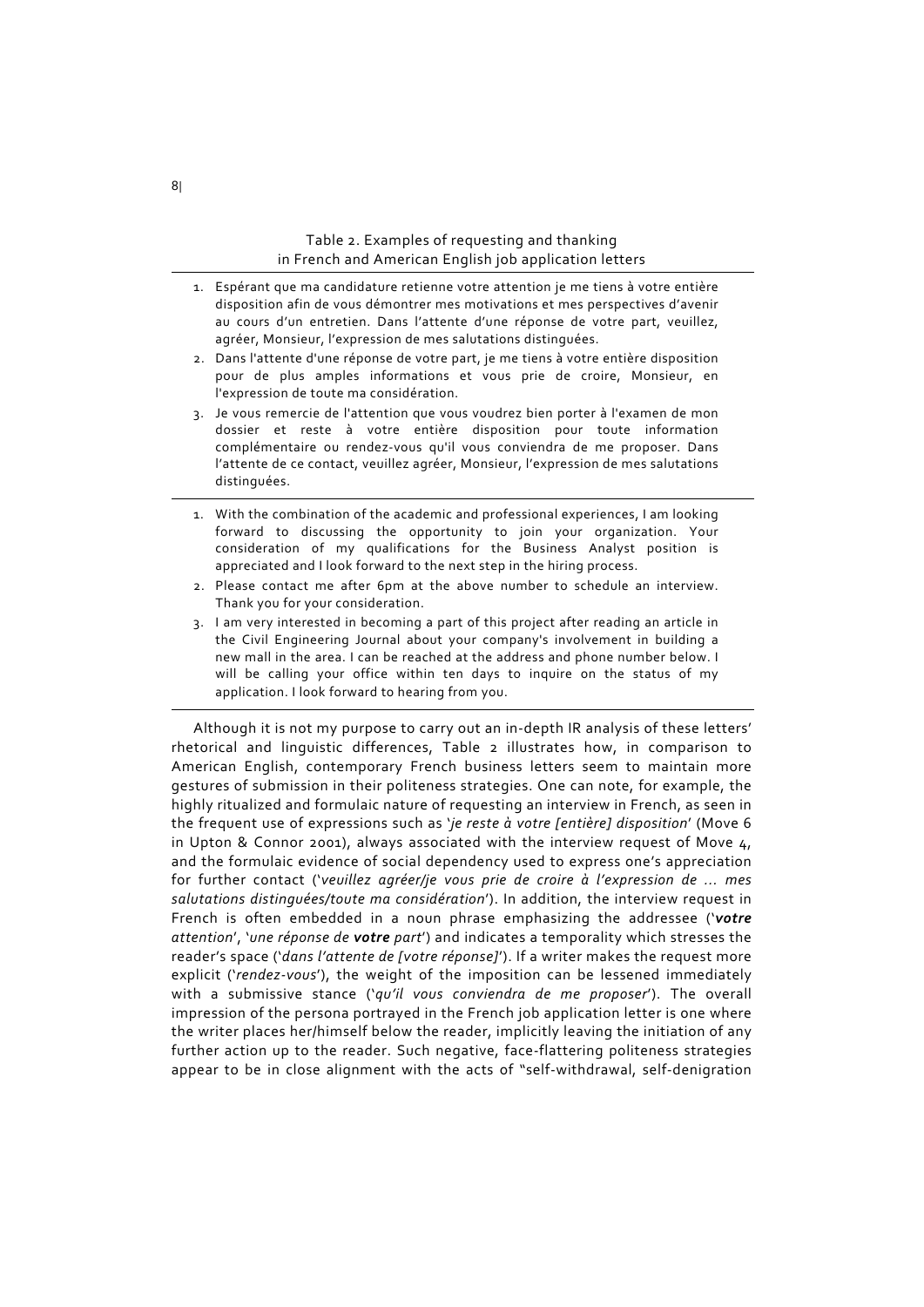and personal submission in favour of the interactional partner" (Held 1999: 21) associated with social gestures of submission. Here, the need to demonstrate face‐ flattering strategies leads the writer to reinforce the space allotted to the reader.

In the American English job application letters, in contrast, reader-flattering gestures of submission appear to have given way to formulaic expressions of writer‐ oriented pro‐activeness: writers do not indicate that they will wait for the reader's uptake, but instead demonstrate their willingness to take responsibility for actively pursuing further contact, softening the face‐threatening potential of the interaction by deflecting attention away from the reader back toward the writer: *'I am looking forward to discussing the opportunity to join your organization*', '*I am very interested in becoming a part of this project... I will be calling your office within ten days to inquire on the status of my application*'*.* The request for further contact appears to be more writer than reader-based and is communicated through verbal, rather than nominal, strategies (*'Please contact me after 6 pm*'*, 'I can be reached at the address given below*'); in each case the writer appears to take the initiative for inducing a response. Expressions of appreciation or thanks for further contact, while formulaic (Upton & Connor 2001), are short, utilitarian and devoid of indications of bowing to social rank ('*Your consideration of my qualifications is appreciated*'*, 'Thank you for your consideration*'*, 'I look forward to hearing from you soon*'). The writer persona in American English job application letters cannot be described so much as "paying respect to rank" (Held 1999: 23) as a careful balance between showing interest while not imposing on the reader. It involves managing a writerly stance that is 'equal yet adequately respectful'.

Clearly, the intercultural rhetorical differences in the expression of politeness in job application letters result from different historical contexts. While general principles of politeness may be universal (Brown & Levinson 1987), the situated application of linguistic politeness strategies and of "sparing or enhancing other's face in order to maintain the 'interactive order'" vary significantly in terms of "divergent conceptions of face, [...] of what constitutes a face‐threatening act/face‐ flattering act, according to place and era (Kerbrat‐Orecchioni 2011: 136). In this regard, in carrying out IR analysis, it is necessary to be sensitive to each language group's cultural preferences toward one or other type of politeness strategy (face‐ threatening or face-flattering) rather than assuming only one type of preference exists (e.g., Maier 1992).

The current study examines why and how native‐French student writers may fail to express politeness appropriately in the job application letter. Previous work (Willard‐Traub & Dressen‐Hammouda 2013) has shown that native‐French speaking students are often extremely surprised to learn that they have violated politeness expectations in English, because they have in fact made every effort to be polite. It is presumed that such politeness violations occur not because students are unaware of the norms or cannot understand them (Okamura & Shaw 2000), but having to 'say it that way' can simply cause them to feel discomfort and avoidance, thus leading them to inadvertently violate expected politeness norms by native‐English speakers.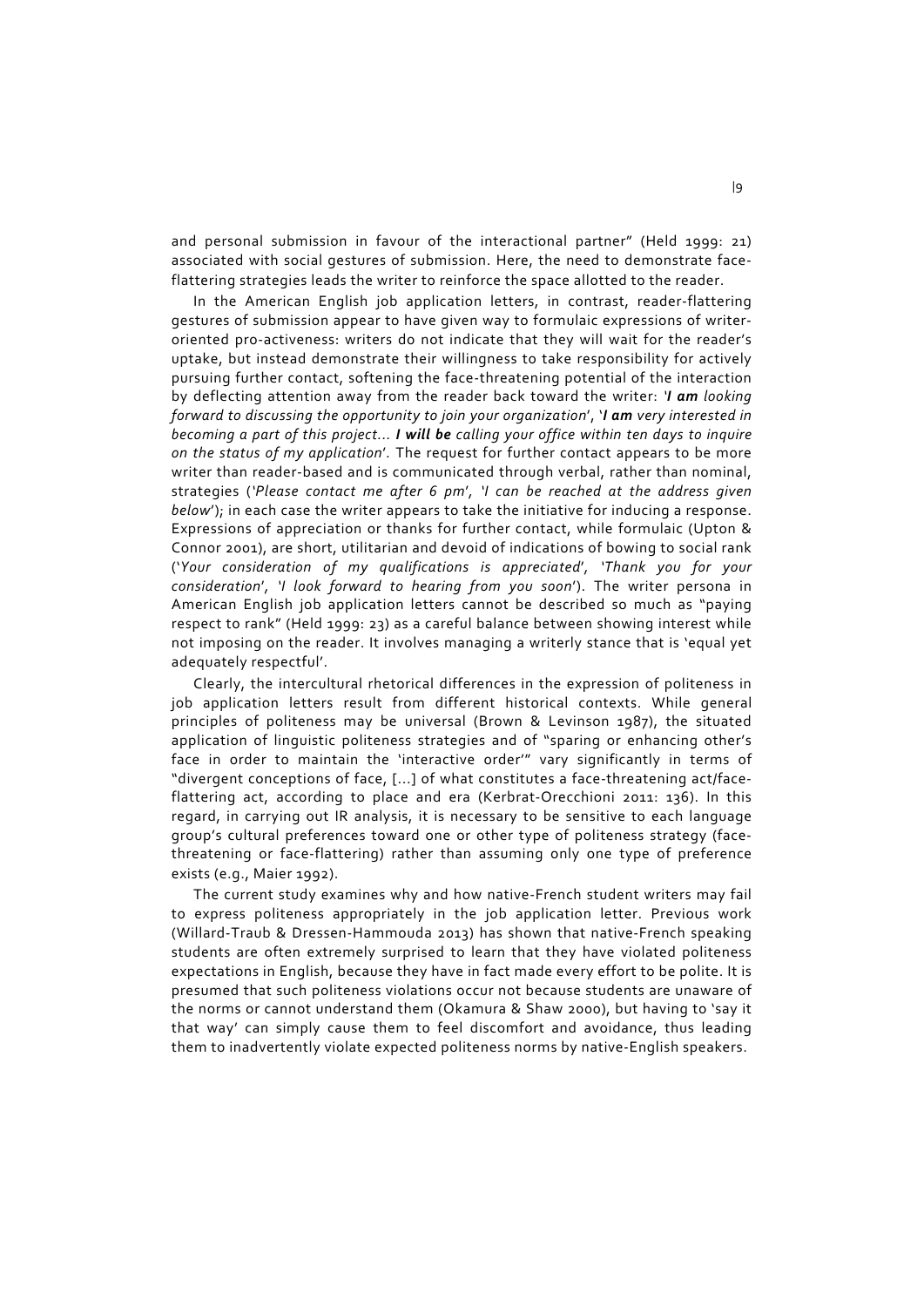### **3. Methods**

The present study is the latest phase of a transcultural and transnational teaching and research project I have been collaborating on since 2009, involving student writers from universities in the U.S. and France working together in real-time (both in and out of class) on various writing assignments, using Skype and other Internet technologies (Willard‐Traub & Dressen‐Hammouda 2013). This project has fed our thinking about American and French student writers' different perceptions of politeness, and about how and where it occurs in writing.

### **3.1. Justification for research design**

As is widely the case across writing research today, IR research combines text linguistic analysis with the qualitative analysis of writing context. Ideally, IR studies "compare similar texts in two languages - L1 and L2 - or texts written by native speakers of a language and those written by second language learners" (Connor 2011: 37). The current study observes rhetorical differences between French and English at two levels: (1) American and French students' reactions to politeness strategies in business letters written and analyzed collaboratively (Willard‐Traub & Dressen‐Hammouda 2013); and (2) comparing L1 writing in the two target languages (see Table 2). The interpretation of this study's results builds on these primary observations.

In the current study, a mixed IR research design was used. A move‐based lexico‐ grammatical analysis was carried out on "a local learner corpus" (Seidlhofer 2002) of job application letters produced by L1 French undergraduate writers, focusing on the lexico-grammatical devices the writers used to express politeness in the acts of requesting and thanking in English. The qualitative part of the research examined the student writers' expectations about politeness strategies as well as eight native‐ English speakers' evaluations of whether or not the strategies chosen by the students were indeed 'polite'. This design choice recognizes the highly complex view of genre (Bhatia 2005; Coe *et al*. 2002; Devitt 2004; Fairclough 1992; Gee 2005; Hyland 2000; Swales 2004) and contexts for learning genres (Barton *et al.* 2000; Bazerman 1994; Berkenkotter & Huckin 1995; Casanave 2004; Johns 1997; Tardy 2009) that have emerged within the past twenty years. Understanding why students write the way they do involves exploring context and situation: a present situation analysis (Flowerdew 2010) of learners' personal situation and the factors that impact their learning, useful for designing writing feedback.

#### **3.2. Participants and data collection**

A total of 69 participants took part in the study. The participants were all undergraduates enrolled in the second year of a Bachelor's degree program in Applied Foreign Languages (*Langues Étrangères Appliquées*) at Blaise Pascal University in Clermont‐Ferrand. The students participated in a semester‐long ESP course taught by the author in 2012. To minimize bias, the corpus was coded for effectiveness of politeness strategies by eight native English‐speaking raters.

First, students' interpretations of French and American English politeness strategies were gathered during an in-class brainstorming exercise. Students

10|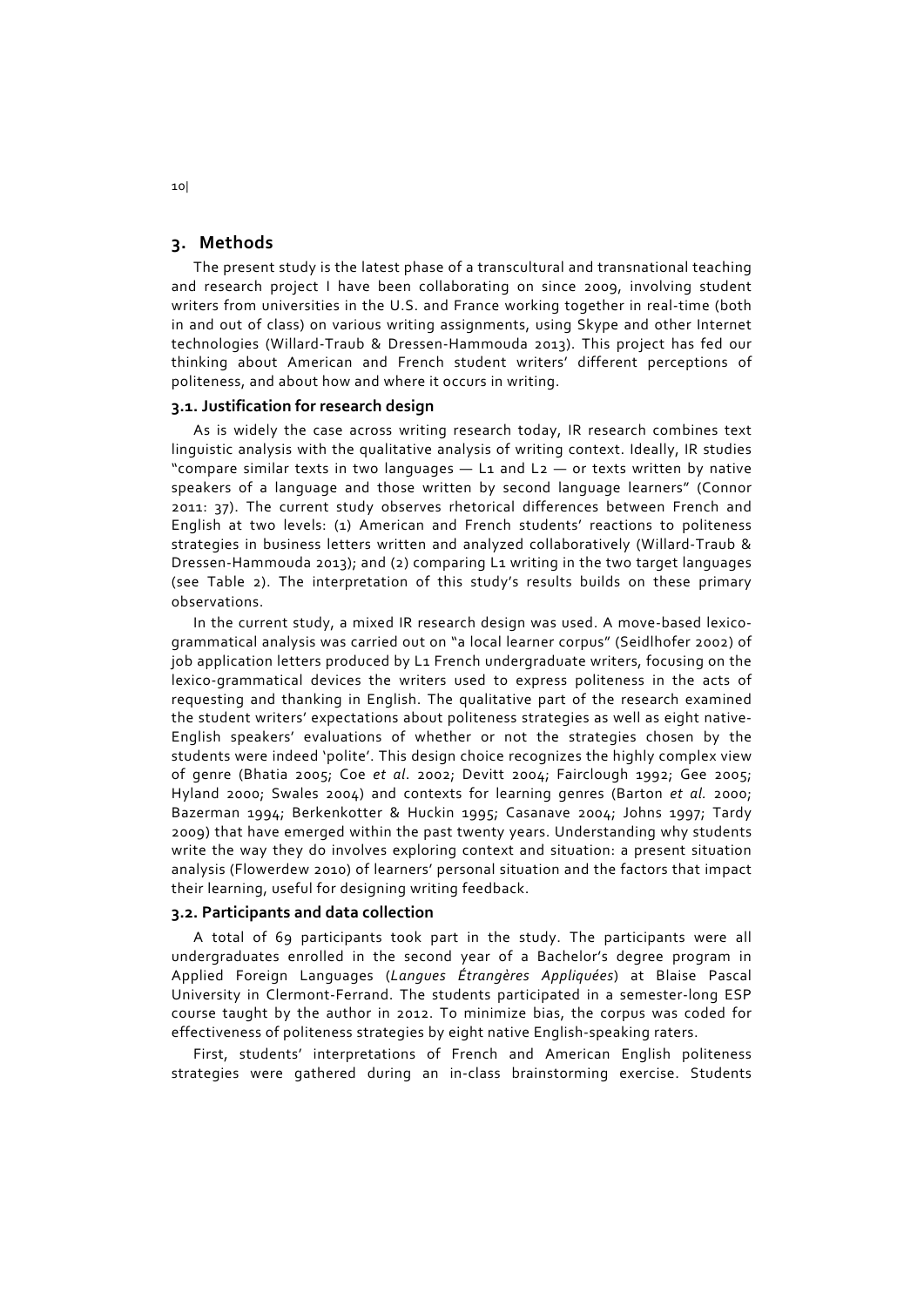contrastively analyzed a small corpus of French and English job application letters (5 in French, 5 in English; the corpus is partially represented in Table 2). They then participated in a brainstorming activity, where each student was asked to comment on the texts. They were encouraged to speak freely because there were no right or wrong answers. The only constraint placed on the activity was that if someone else had already commented on what they wanted to say, they needed to find something else to comment on. During the brainstorming exercise, the instructor noted down all comments made. After the brainstorming session, students practiced writing job application letters in class, and received immediate oral feedback from the instructor about the effectiveness of their strategies. The following week, brainstorming results were discussed by the whole class within the frame of a cultural component: native‐English speaking politeness expectations were explained in context by the instructor, with students comparing to their own expectations.

The corpus of 69 job application letters was constituted three weeks later when the students took an end-of-semester, sit-down exam lasting one hour and thirty minutes. Students received written feedback and a grade, although they did not have the opportunity to later revise. The procedure which produced the corpus is therefore highly contextualized and evidently influenced by classroom interaction. Analysis examined the features of politeness in the acts of requesting and thanking, based on Upton and Connor's (2001) Moves  $\mu$  ('requesting an interview') and  $\tau$ ('expressing appreciation or thanking').

Finally, the 69 letter endings were independently evaluated by eight native-English speakers for effectiveness of politeness strategies. All had experience with job application letters, either as L2 writing instructors or because they have had to evaluate them in the line of their own work. Evaluators were asked to rate the politeness of the letter endings on a scale of  $1$  to  $5$ , and indicate which words influenced their negative or positive evaluation.

### **4. Results and discussion**

# **4.1. Student perceptions of politeness in French and English job application letters**

The students' analysis of job application letters in French and American English, and subsequent brainstorming session, revealed interesting differences. In contrast to the American English job application letters, for example, students found that there was a more indirect and distanced social relationship portrayed in the French job application letters. They found that the tone tended to be less 'friendly' and 'more distant' than in American English, and that the writer did not show her or his personality. They hypothesized that the French writers' personalities did not come through very much because they were all using largely similar devices: the same formulaic expressions, stock sentences and grammatical structures. In contrast, the amount of effort put into polishing their style and carefully choosing the right vocabulary and turns of phrase was seen to be very important. Likewise, students observed that French writers used a significant number of complex politeness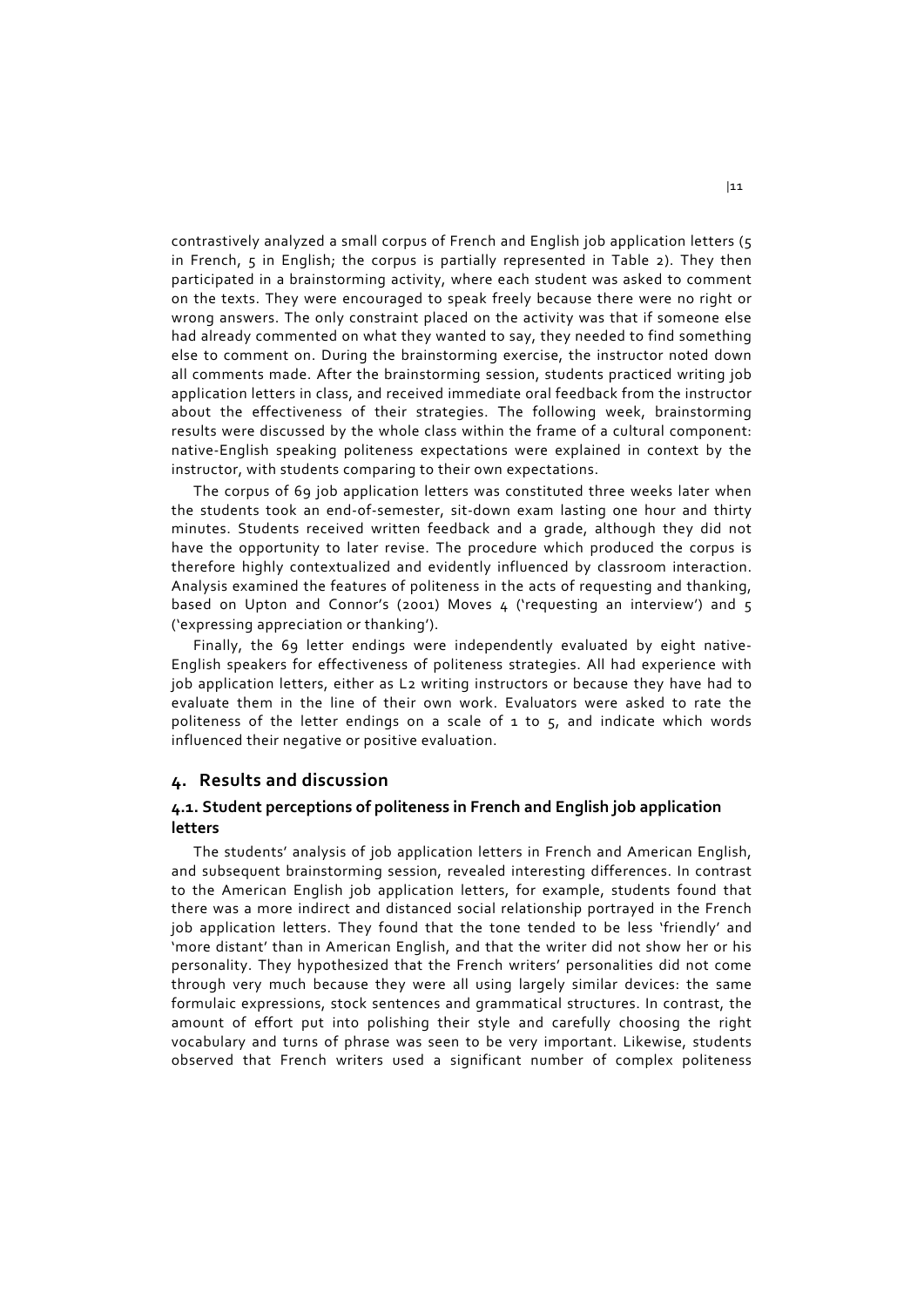formulas, embedded within what students felt were long sentences. The students thought that the French writers paid more attention to the language than to presenting themselves, in order to distinguish themselves from other candidates. At the same time, they observed that a very formal writing style was used, which was different from spoken French: today one could not speak the way one writes. One student suggested that the style read like "17th century French". In their opinion, the French job application letters seemed "less concrete" than the American English job application letters, in that descriptions of professional experience were linked more to demonstrating polite qualities, rather than to describing that person's prior actions in detail.

In contrast, the students found that writers of American English job application letters created a more direct relationship with the company, by addressing someone in particular (not just 'Monsieur'), showing that they knew the company. In contrast to the French writers, they found that writers of an American English job application letter constructed a longer, more detailed account of their professional activities, focusing on what they have done and know how to do as a result of training and previous experience. They found the writing style more individualized and less standardized, with the writer's personality seeming more apparent as a result. In contrast to French, they felt that each word 'counted', and that each word chosen played a concrete role in describing the writer's previous actions in contrast to the French practice of recreating a formal vision of civilized behavior and demonstrating appropriately polite and deferent behavior. At the same time, they were surprised by the formatting American English authors used – bulleted lists and subheadings – to organize their letter content. One student exclaimed that never in her life would she do such a thing in a French job application letter. Others were surprised and intrigued by what they perceived as the writers' ability to showcase and exhibit themselves, which they observed in the amount of detail given about the writers' past experiences and know‐how, and pro‐active availability.

Thus, two culturally different writer personas (or face-positioning strategies) appear to emerge, as perceived by the students. Resituating the students' observations within the previous discussion of Brown and Levinson (1987), Kerbrat‐ Orecchioni (2011) and Held (1999), students viewed the writer persona in French as acquiescent and self‐withdrawing. For them, French writers expressed their positive face by reifying a formal, hierarchical relationship with the reader, thus demonstrating they are 'civil' by conforming to the demands of paying respect through face‐flattering politeness and formulaic conventions, i.e., submitting to hierarchy and leaving subsequent action up to the reader. In contrast, they sensed that portraying a writer persona in American English would require them to 'exhibit themselves' quite a bit more then in French, demonstrating interest, being optimistic or proposing to help by taking action.

Because politeness devices vary significantly from one culture to the next (minimizing conflict as face‐threatening vs. face‐flattery), one can hypothesize that the students' lack of familiarity with carrying out the devices of positive face in English would hinder their success in dealing with the demands of negative face: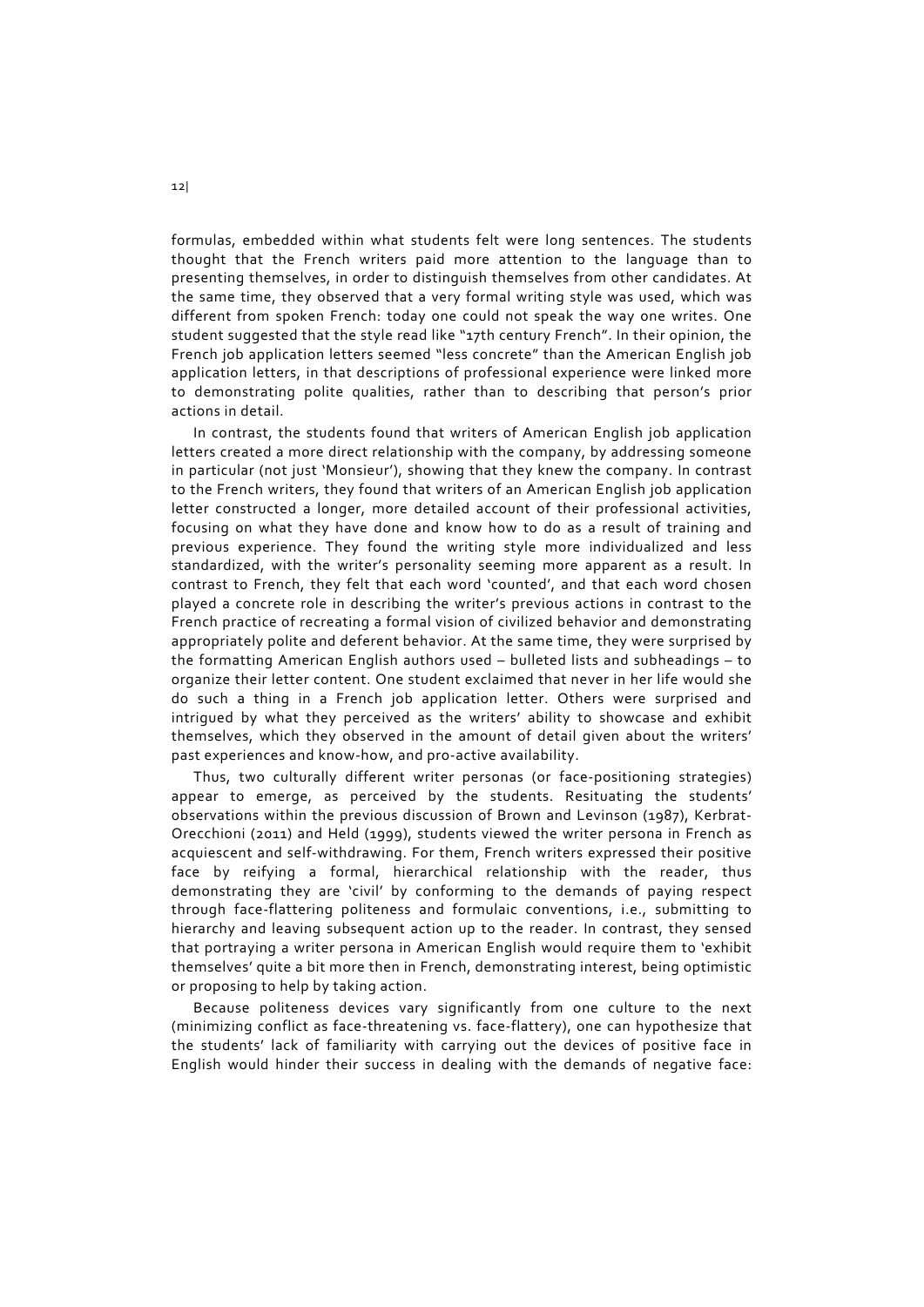giving deference, being indirect, going on record as incurring a debt (Brown & Levinson 1987). One might further hypothesize that the conventions for organizing negative face in French — showing face-flattery and respect for rank, using gestures of submission — might be recreated in their attempts to mitigate these difficulties. Similarly, if they decided to adopt a more 'Anglo-Saxon' style, it could be hypothesized that they would have a difficult time managing the portrayal of an American-English writer persona, as one who is 'equal yet adequately respectful'. These possibilities are explored in the following description of results, using a moved‐based lexico‐grammatical analysis of the genre corpus and an evaluative survey about the potential for politeness observation and violation. The survey is revealing because teachers, of course, are not alone in evaluating discoursal norms on the basis of their own cultural experiences. The problem also extends to the foreign companies and human resource managers students communicate with for internships or iobs. Therefore, it can be surmised that the characteristics of this group of non-native writers' texts may similarly influence a real target audience, perhaps in negative ways.

# **4.2. Move analysis**

Move analysis of the corpus was based on Upton and Connor's (2001) coding for seven moves in the job application letter. For the purposes of this corpus, I have added one final move, called 'Bringing closure', as in "I look forward to hearing from you" (Tables 3 and 5). Because of its very high frequency (75.4% of letters contained this particular expression), and formulaic‐like homogeneity, Move 8 appeared to play a separate function in the students' purposes for writing, due less to actually showing some sort of real appreciation for hearing back from the reader than simply having a convenient way to bring closure to the letter. The present analysis focuses only on the job application letter ending, represented by Moves 4 through 8, for the reasons developed in earlier sections of this paper.

> Table 3. Ending moves of learner job application letter corpus (based on Upton & Connor 2001: 318)

- 1. Indicating one's desire for an interview or desire for further contact.
- 2. Expressing appreciation or thanks at the end of the letter.
- 3. Offering to provide more information.
- 4. Referencing attached résumé.
- 5. Bringing closure ("I look forward/I am looking forward to hearing from you").

The corpus showed a certain degree of variability in the use and ordering of the moves: a total of twenty different move combinations were identified. Of these, three combinations were chosen nearly half of the time: Move  $4 +$  Move 8 (18.8%), Move  $4 +$  Move  $7 +$  Move 8 (15.9%), Move  $7 +$  Move 8 (13%). Other less frequent choices combined Move  $7 +$  Move  $4 +$  Move 8 (7.2%), or just Move  $4$  or just Move 8 (5.8%, respectively).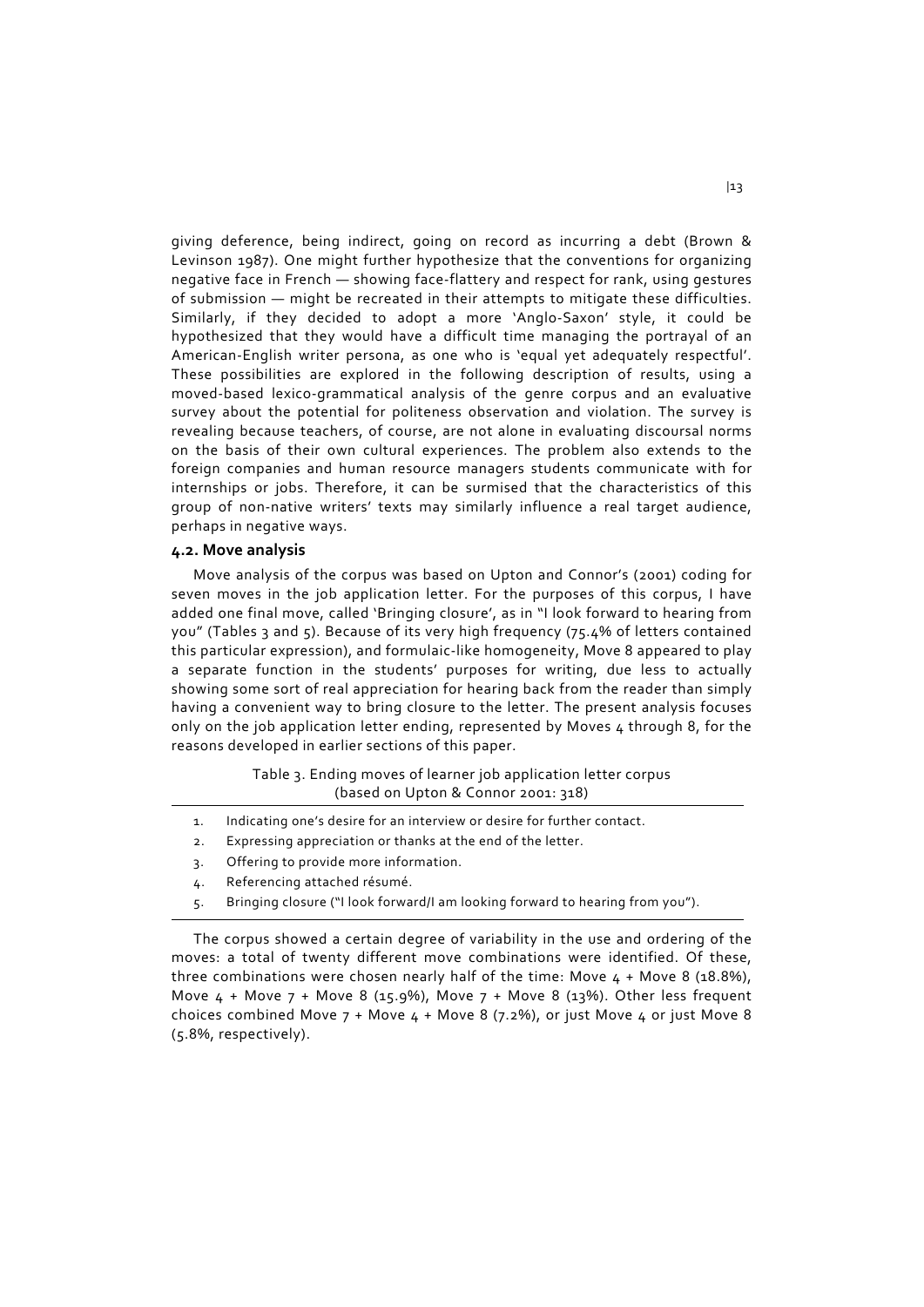|                                                 | # of endings<br>that contained |       | Ending started<br>with |         | Ending<br>contained just 1<br>move |         |
|-------------------------------------------------|--------------------------------|-------|------------------------|---------|------------------------------------|---------|
| Move 4: Requesting further<br>contact           | 48                             | 69.6% | 38                     | 55%     | 4                                  | 5.8%    |
| Move 5: Expressing appreciation<br>or thanks    | 23                             | 33.3% | 7                      | 10.1%   | $\overline{2}$                     | $2.9\%$ |
| Move 6: Offering to provide more<br>information | 4                              | 5.7%  | $\mathbf{1}$           | $1.4\%$ | $\Omega$                           |         |
| Move 7: Referencing the resume                  | 32                             | 46.3% | 19                     | 27.5%   | $\mathbf{1}$                       | $1.4\%$ |
| Move 8: Bringing closure                        | 52                             | 75.4% | 4                      | 5.8%    | 4                                  | 5.8%    |

Table 4. Frequency of moves in job application letter endings

A couple of moves were clearly favored by students when constructing the job application letter ending, as can be seen in Table 4: students appeared to think that bringing closure, requesting further contact and making reference to their resume were important tasks. Move 8 ('Bringing closure') was used slightly more than three‐ quarters of the time, followed by Move 4 ('Requesting further contact'), which was used by more than two-thirds of the students. Move 7 ('Referencing the resume') was included by slightly less than half of the students. This preference is further indicated by a number of student writers who either began with these moves (Moves 4 or 7) or constructed the entire letter ending using just one move (Move 4 or Move 8).

What is striking in the analysis of the corpus is the relative paucity of expressions of appreciation or thanking, although one might expect that given the context of having to ask the reader for their consideration, their time, and an interview, showing appreciation or thanking the reader would be important to help balance out the imposition and bother created by such a request. However, hardly more than a third of the students chose to include Move  $\varsigma$  in their job application letter (Table  $\Delta$ ). What is more, only 17 writers (24.6%) thanked the reader explicitly, using some form of the word 'thank', meaning that a clear majority (75.3%) did not think it necessary to thank the reader outright. A similar avoidance of other politeness markers in English can also be observed: only 33 students used the word 'please' (47.8%) and only 12 writers (17.4%) adopted some form of modality to soften their request. In other words, although the students successfully used the moves that were taught in class, a lack of attention to or knowledge about lexico-grammatical conventions ('how to say things *politely* in English') caused them to end their job application letters in a way which may violate the expectations of an actual reader (e.g., a native English‐speaking hiring manager), and thus impact negatively the outcome of their request.

#### **4.3. Analysis of politeness strategies**

To test for the possibility of this unintended effect, the 69 letter endings were independently evaluated for politeness by eight native-English speakers. Interestingly, the four texts rated the most favorably  $(R_1, R_2, R_3, R_4)$  showed the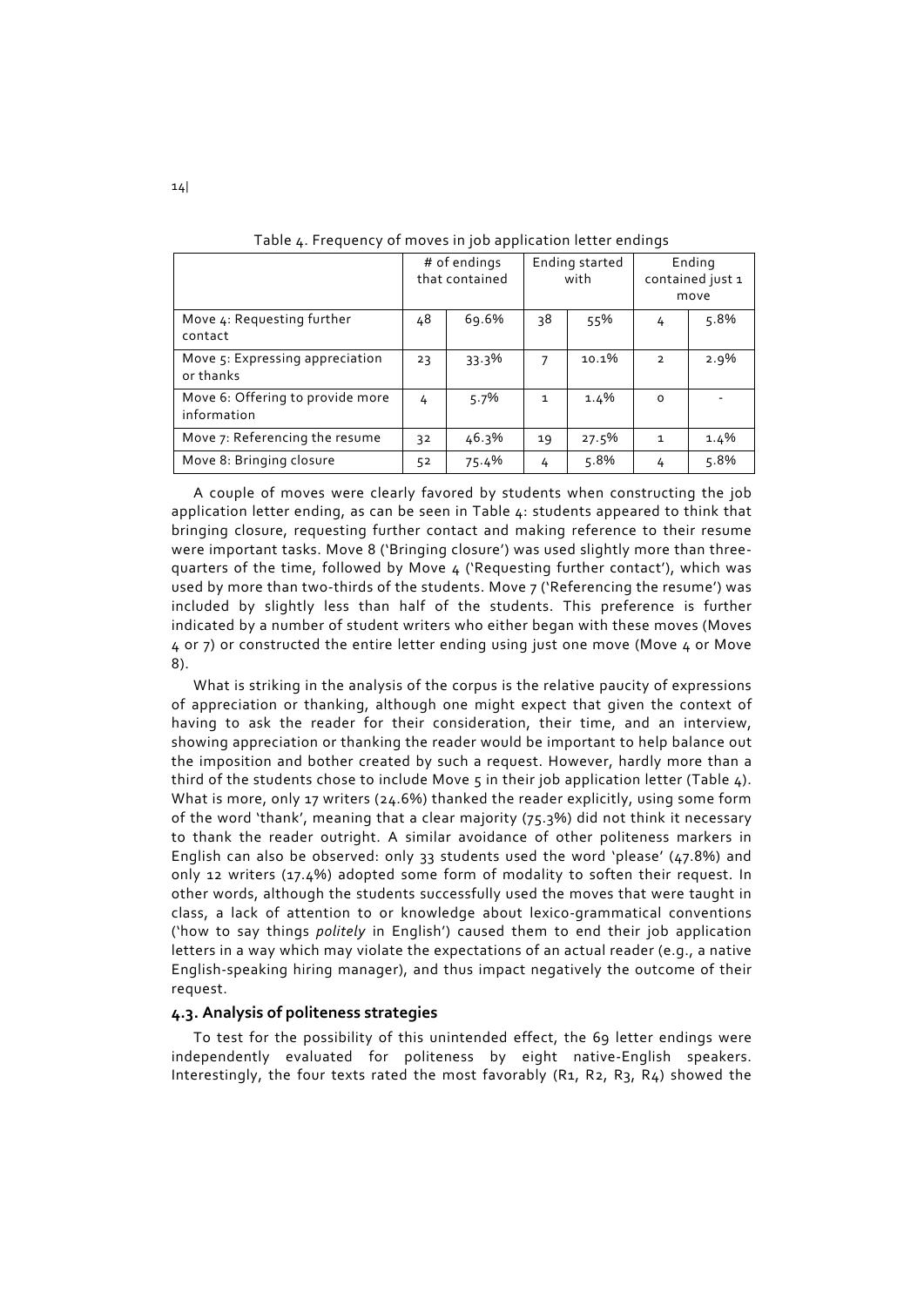most creativity and successful appropriation of the moves, in the sense that the writers constructed the ending beyond a merely mechanical formality. Positively evaluated phrases are shown in bold-faced print; those which raters evaluated negatively are shown in italics:

R1‐#25 (M7) **Please find** enclosed my Resume outlining my previous experiences and qualifications. (M4‐5) **I would truly appreciate the opportunity of interviewing** for the position. (M5) **Thank you for considering** my request. (M6) Should you have any questions do not hesitate to contact me. (M8) I am looking forward to your reply.

R2‐#5 (M4‐5) Since proven skills are best explained in person, **I welcome the opportunity** to meet you during an interview. (M4) I will follow up with a call to your office next week. (M5) **Thank you for your time and professional courtesy in (M8) reviewing** my resume.

R3‐#37 (M7) **Please find** enclosed my resume which details more fully my qualifications and skills. (M4) I will contact you by mail within a few weeks to see if you have received my application and (M6) if you need further information. (M8) I **enthusiastically** look forward to hearing from you.

R4‐#9 (M4‐5) But because proven skills are best explained in person **I welcome the possibility of an interview** to introduce myself. (M4) **I hope to**  discuss my desire to be a contributing member of your team soon. (M<sub>4</sub>) You can contact me at this number from Monday to Saturday: 06.00.00.00.00, or by email.

Also interesting is the observation that the top‐rated nine texts explicitly express thanks or appreciation (Move 5), either combining it with previous comments (as in R1‐R4), or by explicitly fronting the act of thanking:

R5‐#28 **I thank you in advance, for the interest and time you have spent** *looking at* my letter. I look forward to hearing from you.

R6‐#58 I am available any time. Please contact me at this number 06.00.00.00.00 or send me an email. **Thank you for your consideration**. I look forward to hearing from you.

R7‐#68 **Thank you**, I look forward to hearing from you.

R8‐#66 **Thank you for taking your time to read this letter**.

The next grouping of writers who expressed thanks and/or appreciation was ranked in the middle of the rating range  $(R_26-R_28,$  from 69). In contrast to  $R_1-a$ , these writers, however, showed less creativity and used more formulaic expressions. Their construction of the genre moves was much shorter than R1-4:

R26‐#63 **Please find** enclosed an up‐to‐date CV. **Thank you** for your consideration.

R27‐#40 **Thank you in advance for your attention to my application and I am at your disposal for any further information. I'm looking forward to working with you**.

R28‐#35 **Please find** enclosed my up‐to‐date CV. *I am waiting* for the opportunity to meet you. **Thanks** for your consideration.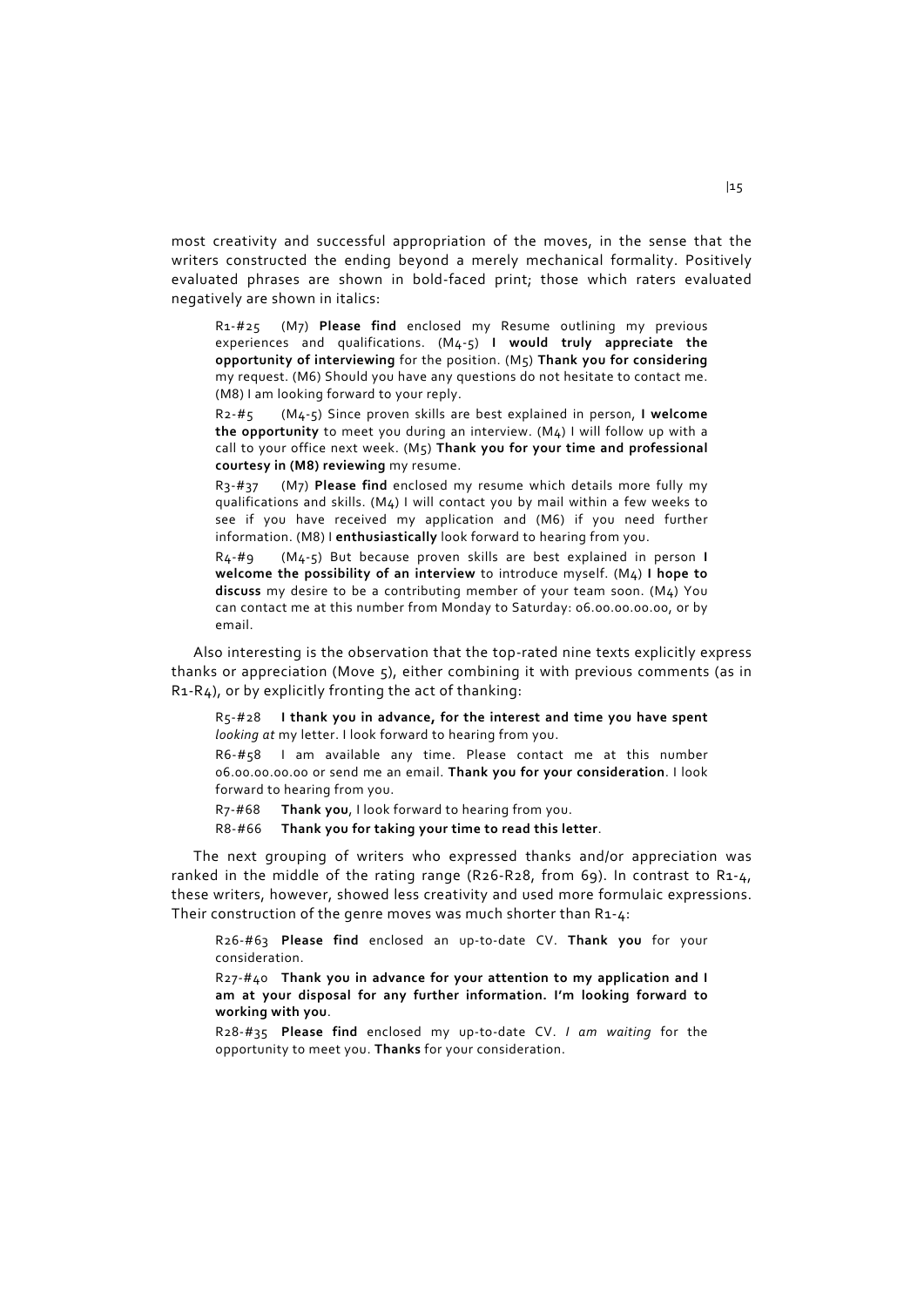R29‐#57 You can contact me *anytime you want*, at 06.00.00.00.00. **Thank you** for your consideration.

R30-#42 You will find with my cover letter my resume detailing all my qualifications. Please contact me at this address or at the number above *to schedule an interview*. I will call your office within 10 days to inquire about my application. **Thank you** for your consideration.

All raters noted difficulty in evaluating 'just politeness', as they were also inevitably influenced both by many writers' lack of effectiveness (positioning) and lexico-syntactic inconsistencies (violations of context). As a result, they felt there was often insufficient deference. For example, the raters commented that 'please' was insufficient for creating negative politeness when requesting further contact: the request felt like a command ('Please contact me'). They responded more favorably when there was an additional softening of the imperative ('Please find enclosed', 'Please feel free to contact me'). Similarly, raters often felt that the writers' word choice tended to be 'too imposing' and invasive of the reader's space, failing to leave sufficient room for negotiation. Although 'I will be reached' or 'you can call me' are grammatically correct, these phrases are situationally incorrect when requesting an interview:

R33‐#44 I am available for an interview. *I will be reached* at the email address and telephone number below. I will call you within a week to inquire on the status of my application. *Enclosed* my up-to-date CV detailing my qualifications for your consideration. I am looking forward to hearing from you.

R35‐#12 I am of course available for an interview and I am ready to meet you. *You can call me everyday after 5pm*. **Please find** enclosed an up‐to‐date CV for your consideration. I am looking forward to hearing from you.

R39‐#39 **I would be pleased** to travel to Munich to meet you and be able to talk about my application. **Please find** an up‐to‐date CV for your consideration. I look forward to *getting an answer from you.*

R43‐#69 **I would be pleased** to meet you in Leeds or Munich, to discuss my application with you. *I will call you this week to settle the date*. **Please find** my CV enclosed to this letter. I look forward to hearing from you.

R56‐#29 *We can meet* in North Brunswick for an interview. I look forward to hearing from you.

Other, less common positioning strategies that also violated raters' politeness expectations include the writers' inclusion of words from other business writing situations that here violate the reader's negative face (prompt consideration/swift reply), or imply an expectation of prompt action ('I wait to hear from you'). In this  $last case (R67-F54)$ , however, the writer is in fact falling back on expectations for preserving negative face in French, by making explicit that any expectation for future contact lies in the hands of the reader:

R45‐#59 **Thank you** for your *prompt* consideration. *I will give you a call* within 10 days to follow up. And I will really appreciate to discussing with you. R55‐#23 Please, find enclosed an up‐to‐date CV. *I'm* looking forward to *your swift reply*.

16|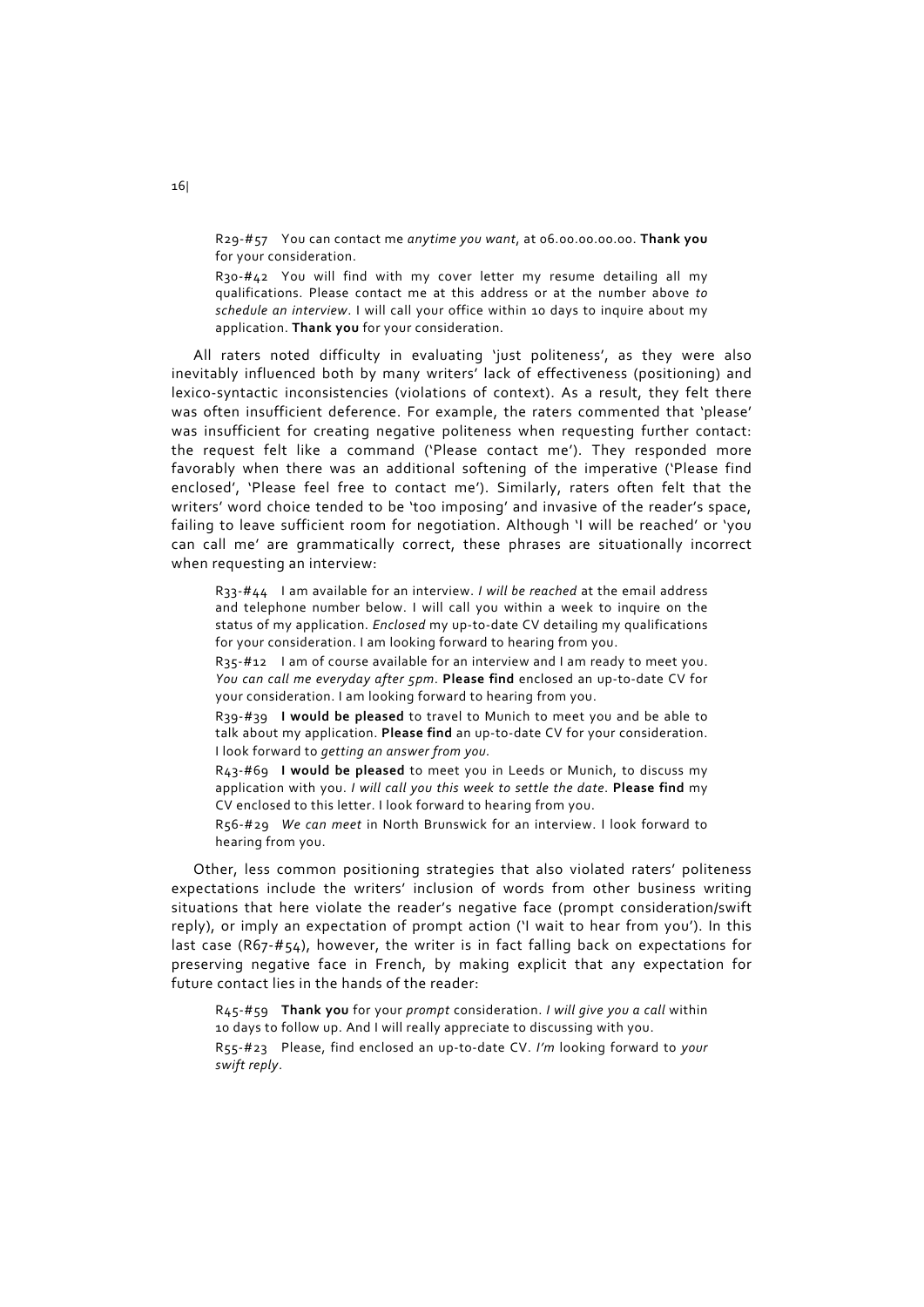#### R67‐#54 *I wait to hear from you.*

Thus, it is the entire context (face-threatening or face-flattering acts, their combination, plus their formulation and context of production) that goes into creating a polite interaction. The success with which a writer manages the entire politeness context determines whether or not the reader is able to perceive the writer's intended politeness. Similar to results found by Maier (1992), the factors which appeared to most negatively influence these raters' appreciation were students' unsuccessful realizations of positive face in English ('showing interest', 'being optimistic', 'proposing to help'), which were too direct and conflicted with the readers' negative face needs ('giving deference', being indirect'). The student writers in this study overwhelmingly, although unwittingly, violated those expectations, either by placing inappropriate expectations on the reader or by being improperly informal. Similarly, many students' intent of recreating negative face using the faceflattering strategies and gestures of submission (Kerbrat‐Orecchioni 2011; Held 1999), more typical of French business letter writing, was not correctly assessed by raters, who did not perceive such expressions as politeness, but as 'wordiness'.

# **5. Conclusion**

The French students' lack of familiarity with the particularities of expressing positive face in English (showing interest, being optimistic, proposing to help) and the concomitant 'equal but adequately respectful' writer persona hindered their attempts to be polite, and caused them to transgress expectations of negative face (giving deference and being indirect). One unexpected result was the surprisingly small number of students who used French rules for managing negative face, perhaps due to the classroom feedback about politeness strategies and expectations in English over the course of the semester. This result shows the contextual permeability of language, and how much linguistic 'appropriateness' depends on understanding the situation and context. Further research will investigate the durability of the students' understanding of positive and negative politeness norms in English over time, by testing the same students for politeness effectiveness during their third‐year in the undergraduate program.

Undoubtedly, learning to be polite is anchored in early childhood. It is clear from studies which have examined how children acquire politeness (see Gerholm 2011) that learning politeness strategies is a socialization process whereby children are taught to react to certain emotions (shame, embarrassment, gratitude) and to conform to the behavioral norms concerning those emotions in response to adult demands over time. Learning how to be polite in one's first culture and language is a long-term process, continuing at least up through adolescence, and is intimately implicated in the embodied construction of one's social identity, below the level of consciousness (Bourdieu 1984; Lakoff & Johnson 1999). As a result, many such patterns are not accessible to conscious analysis or even awareness in one's L1, making the acquisition of L2 politeness norms all the more problematic.

In addition, explicit possibilities for comparative analysis between one's L1 norms and the L2 norms to be learned are few. Typically, cultural components with explicit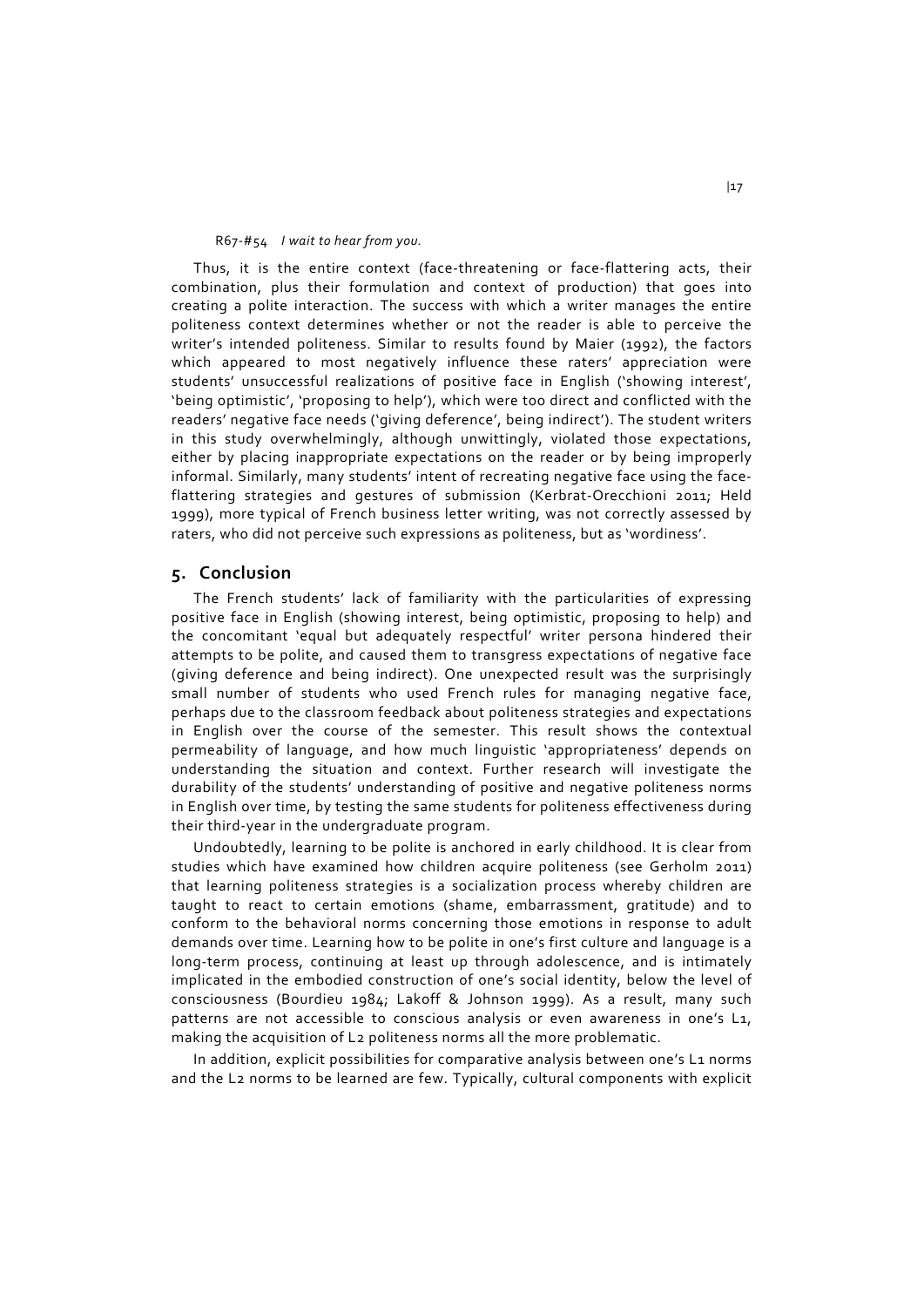socialization about how to be polite in the second language are all but absent from the L2 writing classroom, although arguably forms of 'politeness' — and the related construction of self in reference to other - underlie all types of writing. Without a doubt, in the L2 writing classroom, much more emphasis is placed on the genres to be mastered and on the overt linguistic strategies used to replicate expected discoursal behavior. In this sense, NNE writers' difficulty in expressing politeness strategies with appropriate linguistic devices in English may stem from their inherent 'knowing' or 'not knowing', and often involves a struggle over the 'truths' of their own identity patterns: what 'feels' right or not (Fox 1994; Ivanič 1998).

The results of this teaching and Intercultural Rhetoric research project underscore the original observation that teaching politeness devices or grammar alone appears far from sufficient to help NNE students improve their effectiveness in L2 writing. As a result, we may need to refine the very idea of writing feedback to find better ways to meet students' needs in acquiring knowledge about such norms, which are essential for later success in intercultural workplace communication. Effective writing feedback cannot be limited to 'after-the-fact comments' written in the margins of student texts, whose meaning can be difficult for students to quess at. Effective writing feedback should be multimodal by nature, and include a variety of interactional settings (oral, written, visual, behavioral) to give students multiple opportunities for learning and gaining awareness of their own cultural thought patterns and assumptions in addition to those of other cultures. In other words, writing feedback should not just be *written* feedback. To be successful, it might integrate the sort of IR analysis described here into writing feedback, to inform purposeful written responses to student writing, classroom dialogue about cultural politeness norms, dialogue during individual and/or group writing conferences (Harris 1986; Murray 1982), reactions to student comments in class, or the careful design of exercises and their discussion. Other types of writing feedback we have experimented with to prompt student awareness of L2 politeness norms include video-taped responses to student writing, where a native-English speaking writing instructor produced a video recording of her/his reaction to the text, in addition to written feedback (Willard & Dressen-Hammouda 2013). We have found that such multimodal feedback is particularly effective in eliciting students' awareness of the gap between their own cultural assumptions about how to express politeness in writing and expectations in the L2. Clearly, writing feedback needs to be multimodal, because constructing the self and the other is a long‐term, complex process. An IR approach to designing writing feedback is no longer trapped in a deficit model, where NNE writers are just expected to 'fix' and 'adapt' their writing to others' norms. Instead, it intends to heighten students' awareness of L2 norm expectations, including their own L1 expectations, something which most often remains below the level of conscious awareness, including writing instructors' own.

#### **Acknowledgments**

Sincere thanks to two anonymous reviewers for their thoughtful comments and careful reviews, which greatly helped to improve the quality of this paper.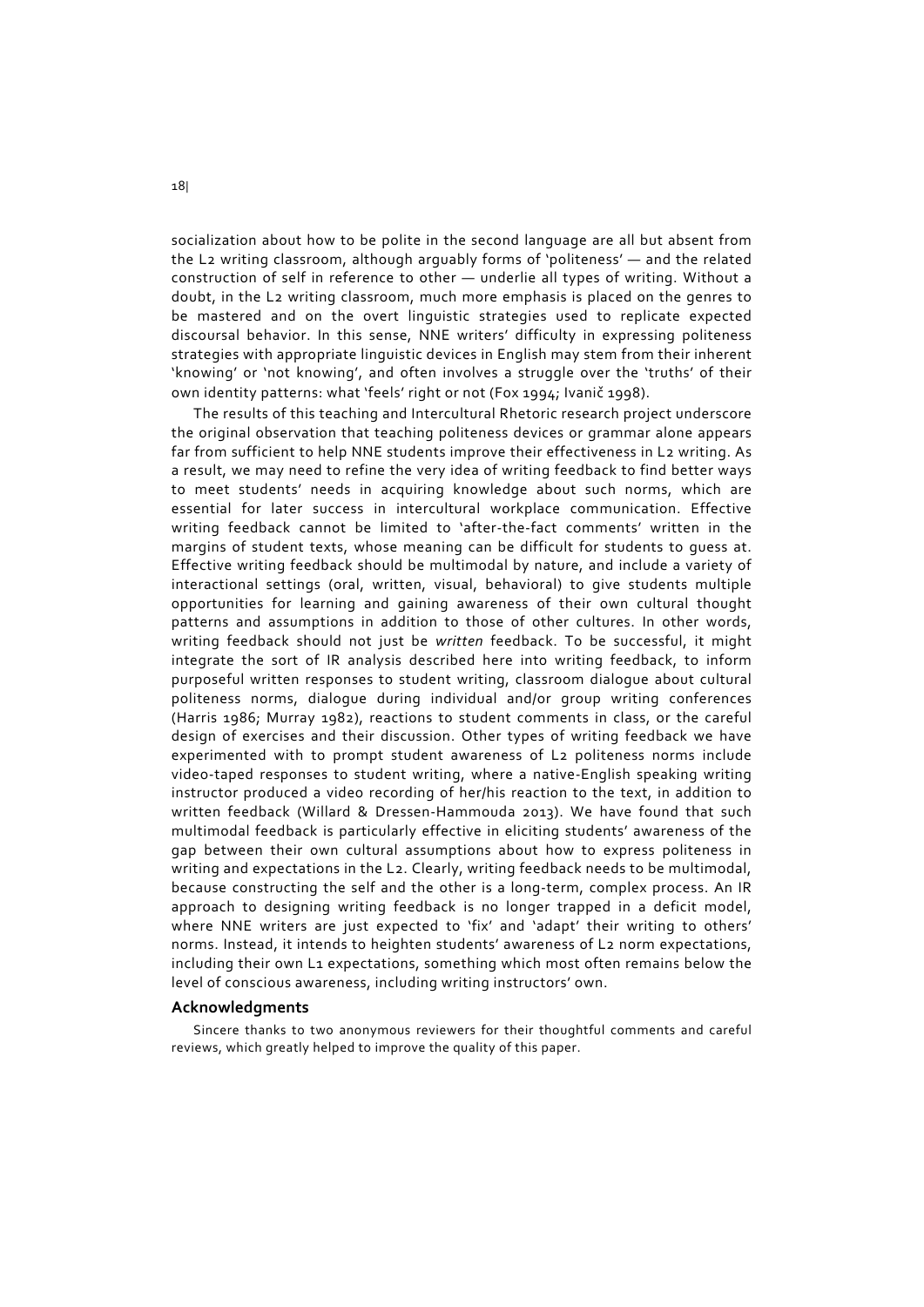#### **Bibliographical references**

BARTON, David, Mary HAMILTON and Roz IVANIČ (eds.). 2000. *Situated Literacies: Reading and Writing in Context*. London, UK: Routledge.

BAZERMAN, Charles. 1994. *Constructing Experience*. Carbondale: Southern Illinois University Press.

BELCHER, Diane and Gayle NELSON (eds.). 2013. *Critical and Corpus‐based Approaches to Intercultural Rhetoric*. Ann Arbor, MI: The University of Michigan Press.

BERKENKOTTER, Carol and Thomas HUCKIN. 1995. *Genre Knowledge in Disciplinary Communication: Cognition, Culture, Power*. Hillsdale, NJ: Lawrence Erlbaum Publishers.

BHATIA, Vijay K. 2005. *Worlds of Written Discourse*. London, UK: Continuum.

BHATIA, Vijay K. 2008. "Genre analysis, ESP and professional practice." *English for Specific Purposes* 27, 161–174.

BITCHENER, John and Ute KNOCH. 2009. "The value of a focused approach to written corrective feedback." *ELT Journal* 63, 204–211.

BOURDIEU, Pierre. 1984. *Distinction: A Social Critique of the Judgment of Taste*. Harvard, MA: Harvard University Press.

BROWN, Penelope and Stephen LEVINSON. 1987. *Politeness: Some Universals in Language Use*. Cambridge: Cambridge University Press.

CASANAVE, Christine Pearson. 2004. *Controversies in Second Language Writing: Dilemmas and Decisions in Research and Instruction*. Ann Arbor, MI: The University of Michigan Press.

CHANDLER, Jean. 2003. "The efficacy of various kinds of error feedback for improvement in the accuracy and fluency of L2 student writing." *Journal of Second Language Writing* 12, 267–296.

COE, Richard, Lorelei LINGARD and Tatiana TESLENKO (eds.). 2002. *The Rhetoric and Ideology of Genre: Strategies for Stability and Change*. Cresskill, NJ: Hampton.

CONNOR, Ulla. 1996. *Contrastive Rhetoric: Cross‐cultural Aspects of Second‐language Writing*. New York: Cambridge University Press.

CONNOR, Ulla. 2004. "Intercultural rhetoric research: Beyond texts." *Journal of English for Academic Purposes* 3, 291–304.

CONNOR, Ulla. 2011. *Intercultural Rhetoric in the Writing Classroom*. Ann Arbor, MI: The University of Michigan Press.

CONNOR, Ulla, and Thomas UPTON (eds.). 2004. *Applied Corpus Linguistics: A Multidimensional Perspective.* Amsterdam: Rodopi.

DAVIES, Alan, Liz HAMP‐LYONS and Charlotte KEMP. 2003. "Whose norms? International proficiency tests in English." *World Englishes* 22, 571–584.

DEVITT, Amy. 2004. *Writing Genres*. Carbondale: Southern Illinois University Press.

FAIRCLOUGH, Norman. 1992. *Discourse and Social Change*. Cambridge: Polity Press.

FERRIS, Dana. 2004. "The '"grammar correction"' debate in L2 writing: Where are we, and where do we go from here? (and what do we do in the meantime...?)." *Journal of Second Language Writing* 13, 49–62.

FERRIS, Dana, Hsiang LIU, Aparna SINHA and Manuel SENNA. 2013. "Written corrective feedback for individual L2 writers." *Journal of Second Language Writing* 22, 307‐329.

FLOWERDEW, Lynne. 2010. "Devising and implementing a business proposal module: Constraints and compromises." *English for Specific Purposes* 29, 108–120.

FOX, Helen. 1994. *Listening to the World: Cultural Issues in Academic Writing*. Urbana, IL: National Council of Teachers of English.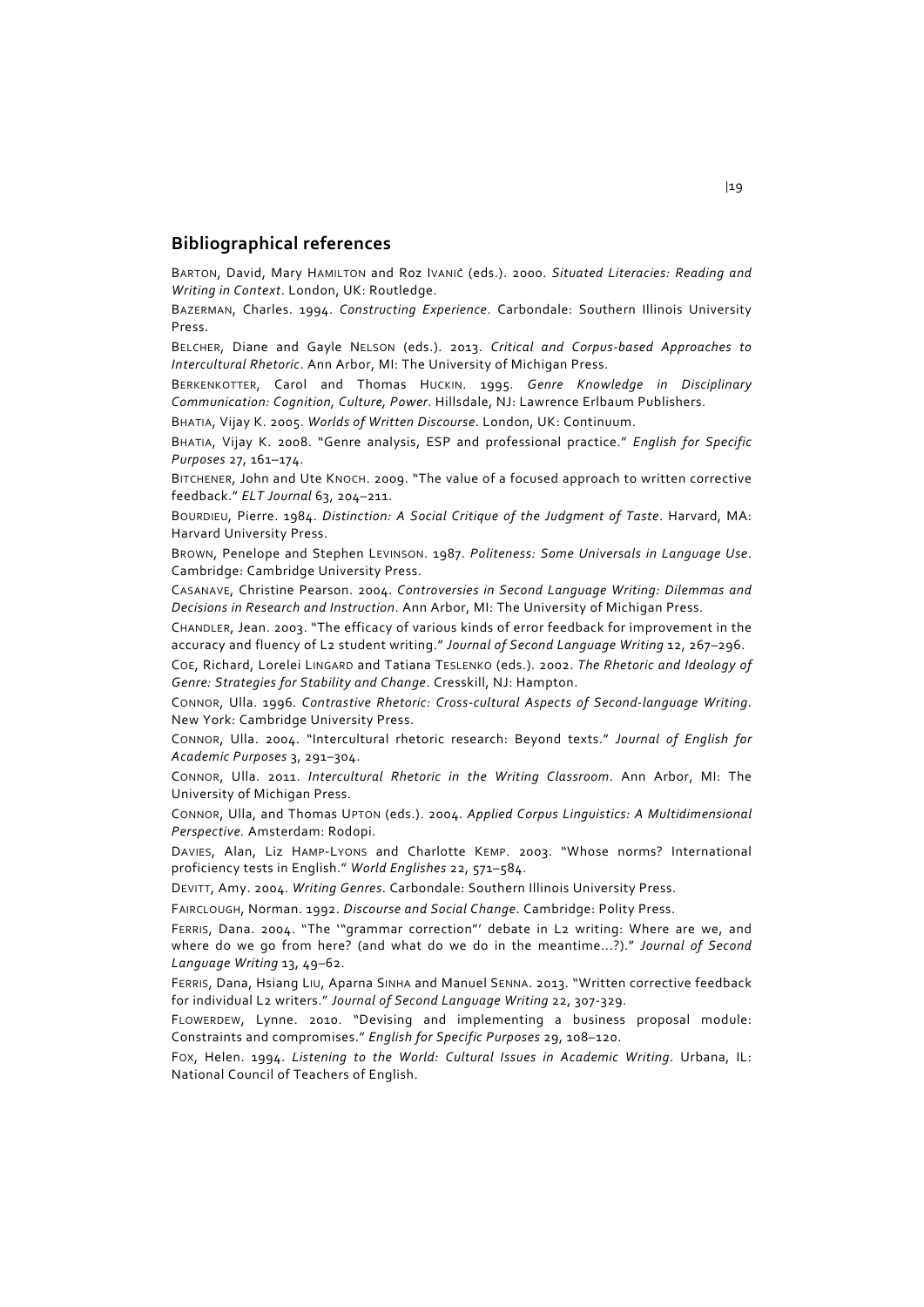GEE, James. 2005. *An Introduction to Discourse Analysis: Theory and Method*. London: Routledge.

GERHOLM, Tove. 2011. "Children's development of facework practices—An emotional endeavor." *Journal of Pragmatics* 43, 3099–3110.

GRANGER, Sylviane, Joseph HUNG and Stephanie PETCH‐TYSON (eds.). 2002. *Computer Learner Corpora, Second Language Acquisition and Foreign Language Teaching.* Amsterdam: John Benjamins.

HARRIS, Muriel. 1986. *Teaching One‐to‐One: The Writing Conference*. Urbana, IL: NCTE.

HELD, Gudrun. 1999. "Submission strategies as an expression of the ideology of politeness: Reflections on the verbalisation of social power relations." *Pragmatics* 9, 21–36.

HYLAND, Ken. 2000. *Disciplinary Discourses: Social Interactions in Academic Writing*. Harlow, UK: Longman.

HYLAND, Ken. 2008. "'Small bits of textual material': A discourse analysis of Swales' writing." *English for Specific Purposes* 27, 143–160.

HYLAND, Ken and Eric ANAN. 2006. "Teachers' perceptions of error: The effects of first language and experience." *System* 34, 509–519.

HYLAND, Ken and Fiona HYLAND (eds.). 2006. *Feedback in Second Language Writing: Contexts and Issues*. New York: Cambridge University Press.

IVANIČ, Roz. 1998. *Writing and Identity: The Discoursal Construction of Identity in Academic Writing*. Amsterdam: John Benjamins.

IVANIČ, Roz and David CAMPS. 2001. "I am how I sound: Voice as self-representation in L2 writing." *Journal of Second Language Writing* 10, 3–33.

JOHNS, Ann. 1997. *Text, Role and Context: Developing Academic Literacies*. New York: Cambridge University Press.

KAPLAN, Robert. 1966. "Cultural thought patterns in inter‐cultural education." *Language Learning* 16, 1–20.

KERBRAT‐ORECCHIONI, Catherine. 2011. "From good manners to facework: Politeness variations and constants in France, from the Classic Age to today." *Journal of Historical Pragmatics* 12, 133–155.

LAKOFF, George and Michael JOHNSON. 1999. *Philosophy in the Flesh*. New York: Basic Books.

LAKOFF, Robin. 1973. "The logic of politeness; or, minding Your P's and Q's." In *Papers from the Ninth Regional Meeting of the Chicago Linguistic Society*. Chicago: Chicago Linguistics Society, 306–319.

MAIER, Paula. 1992. "Politeness strategies in business letters by native and non‐native English speakers." *English for Specific Purposes* 11, 189–205.

MURRAY, Donald. 1982. "The listening eye: Reflections on the writing conference." *Learning by Teaching*. Montclair, NJ: Boynton/Cook.

OKAMURA, Akiko and Philip SHAW. 2000. "Lexical phrases, culture, and subculture in transactional letter writing." *English for Specific Purposes* 19, 1–15.

RAMANATHAN, Vai, and Dwight ATKINSON. 1999. "Individualism, academic writing, and ESL writers." *Journal of Second Language Writing* 8, 45–75.

RUBIN, Donald L. and Melanie WILLIAMS-JAMES. 1997. "The impact of writer nationality on mainstream teachers' judgments of composition quality." *Journal of Second Language Writing* 6, 139–154.

SEIDLHOFER, Barbara. 2002. "Pedagogy and local learner corpora: Working with learningdriven data." In GRANGER, S., J. HUNG and S. PETCH‐TYSON (eds.), *Computer Learner Corpora,* 

20|